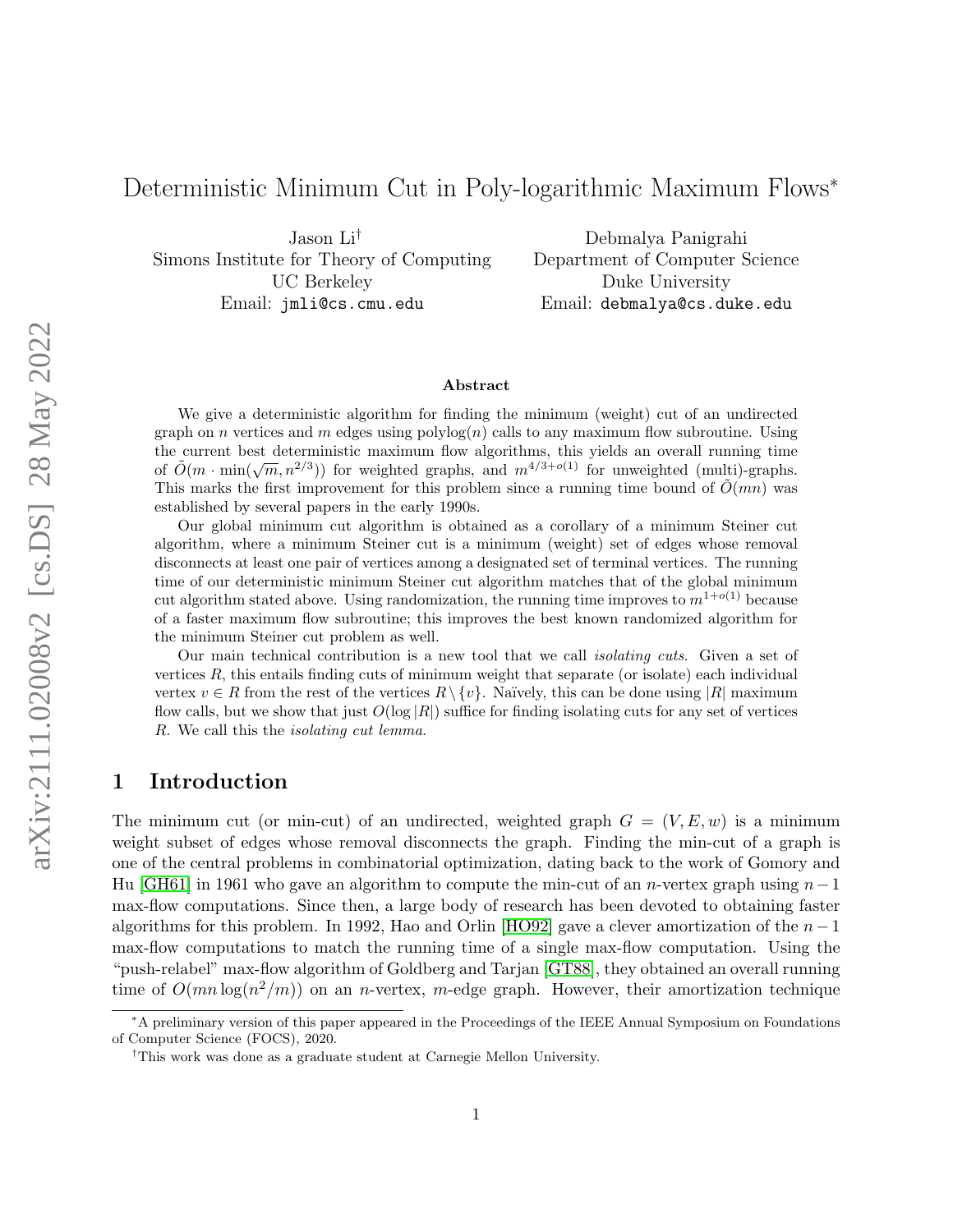is specific to the push-label algorithm, and cannot be applied to faster max-flow algorithms that have been designed since their work (e.g., by Goldberg and Rao [\[GR98\]](#page-18-3)). Around the same time, Nagamochi and Ibaraki [\[NI92a\]](#page-19-0) (see also [\[NI92b\]](#page-19-1)) designed an algorithm that bypasses max-flow computations altogether, a technique that was further refined by Stoer and Wagner [\[SW97\]](#page-20-0) (and independently by Frank in unpublished work). This alternative method yields a running time of  $O(mn + n^2 \log n)$ . Prior to our work, these works yielding a running time bound of  $O(mn)$  were the fastest deterministic min-cut algorithms for weighted graphs.

Starting with Karger's contraction algorithm in 1993 [\[Kar93\]](#page-18-4), a parallel body of work started to emerge in *randomized* algorithms for the min-cut problem. This line of work (see also Karger and Stein [\[KS96\]](#page-18-5)) eventually culminated in a breakthrough paper by Karger [\[Kar00\]](#page-18-6) in 1996 that gave an  $O(m \log^3 n)$  time Monte Carlo algorithm for the min-cut problem. Note that this algorithm comes to within poly-logarithmic factors of the optimal  $O(m)$  running time for this problem. In this paper, Karger asks whether we can also achieve near-linear running time using a deterministic algorithm. Even before Karger's work, Gabow [\[Gab95\]](#page-18-7) showed that the min-cut can be computed in  $O(m + \lambda^2 n \log(n^2/m))$  (deterministic) time, where  $\lambda$  is the value of the min-cut (assuming integer weights). Note that this result obtains a near-linear running time if  $\lambda$  is a constant, but in general, the running time can be exponential.

In a recent breakthrough, Kawarabayashi and Thorup [\[KT18\]](#page-19-2) gave the first near-linear time deterministic algorithm for the min-cut problem in simple graphs. They obtained a running time of  $O(m \log^{12} n)$ , which was later improved by Henzinger, Rao, and Wang [\[HRW17\]](#page-18-8) to  $O(m \log^2 n \log \log^2 n)$ . From a technical perspective, their work introduced the idea of using low conductance cuts to find the min-cut of the graph, a very powerful idea that we also exploit in this paper. Nevertheless, in spite of this exciting progress, the question of designing a faster deterministic min-cut algorithm for general weighted graphs (or unweighted multi-graphs) remained open.

In this paper, we give the following result:

<span id="page-1-2"></span>**Theorem [1](#page-1-0).1.** Fix any constant  $\epsilon > 0$ . There is a deterministic min-cut algorithm for weighted<sup>1</sup> undirected graphs that makes  $\text{polylog}(n)$  calls to s-t max-flow on a weighted undirected graph with  $O(n)$  vertices and  $O(m)$  edges, and runs in  $O(m^{1+\epsilon})$  time outside these max-flow calls.<sup>[2](#page-1-1)</sup> If the original graph G is unweighted, then the inputs to the max-flow calls are also unweighted. Using the current fastest deterministic max-flow algorithms on unweighted (multi-)graphs (Liu and Sidford [\[LS20\]](#page-19-3)) and weighted graphs (Goldberg and Rao [\[GR98\]](#page-18-3)) respectively, this implies a deterministic min-cut algorithm for unweighted (multi-)graphs in  $m^{4/3+o(1)}$  time and for weighted graphs  $\tilde{m}$  in  $\tilde{O}(m \cdot \min(\sqrt{m}, n^{2/3}))$  time.

This represents the first improvement in the running time of deterministic (or even Las Vegas) algorithms for the min-cut problem on general (weighted/multi) graphs since the early 1990s. An advantage of our result is that unlike the algorithm of Hao and Orlin that relied on amortizing runs of a specific max-flow algorithm, our algorithm is agnostic to the specific max-flow algorithm being used. Therefore, our result will automatically improve as progressively better max-flow algorithms are discovered.

A classic generalization of the min-cut problem is the *Steiner* min-cut problem. In this problem, we are given an undirected, weighted graph  $G = (V, E, w)$  and a subset  $T \subseteq V$  of terminals. The Steiner min-cut is a minimum weight subset of edges whose removal disconnects at least one pair

<span id="page-1-0"></span><sup>&</sup>lt;sup>1</sup>For simplicity, all weights are assumed to be polynomially bounded throughout the paper.

<span id="page-1-1"></span><sup>&</sup>lt;sup>2</sup>The exponent in the polylog(n) term denoting the number of max-flow computations is a function of  $\epsilon$ .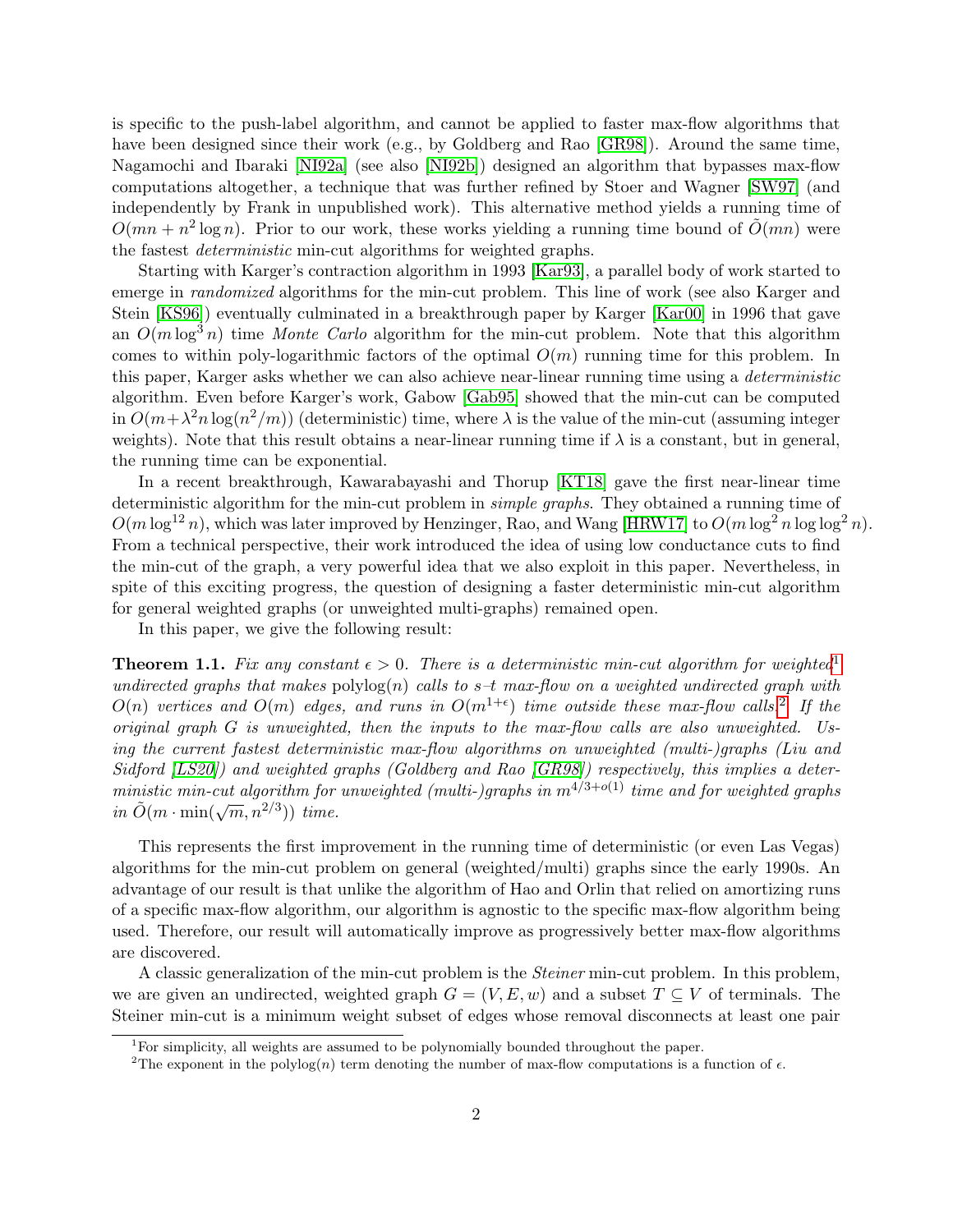of terminals in the graph. Note that this interpolates between the min-cut problem defined above  $(T = V)$  and the s−t min-cut problem  $(T = \{s, t\})$ . For this problem on general, weighted graphs, the best known algorithm previous to our work was to perform  $|T| - 1$  max-flow computations by fixing a source vertex  $s \in T$  and iterating over all sink vertices  $t \in T \setminus \{s\}$ , and report the minimum weight cut among the  $s - t$  min-cuts returned by these max-flow calls [\[DV94\]](#page-18-9). For unweighted graphs, better algorithms are known [\[CH03,](#page-17-0) [HKP07,](#page-18-10) [BHKP08\]](#page-17-1) with the best running time being  $\tilde{O}(m + \lambda^2 n)$ , where  $\lambda$  is the value of the Steiner min-cut [\[BHKP07\]](#page-17-2). In this paper, we give a randomized algorithm for the Steiner min-cut problem in weighted graphs:

Theorem 1.2. There is a randomized Steiner min-cut algorithm for weighted undirected graphs that makes  $O(\log^3 n)$  calls to s-t max-flow on a weighted undirected graph with  $O(n)$  vertices and  $O(m)$  edges, and runs in  $O(m \log^2 n)$  time outside these max-flow calls. If the original graph G is unweighted, then the inputs to the max-flow calls are also unweighted. Using the current fastest (randomized) max-flow algorithms, this implies a (randomized) Steiner min-cut algorithm for weighted graphs that runs in  $m^{1+o(1)}$  time using the recent  $m^{1+o(1)}$ -time max-flow algorithm of *Chen* et al.  $/CKL+22$ .

We also derandomize the Steiner min-cut algorithm to obtain a deterministic algorithm for the problem. In fact, our deterministic min-cut algorithm (Theorem [1.1\)](#page-1-2) is obtained as a corollary of our deterministic Steiner min-cut algorithm given by the next theorem:

<span id="page-2-1"></span>**Theorem 1.3.** Fix any constant  $\epsilon > 0$ . There is a deterministic Steiner min-cut algorithm for weighted undirected graphs that makes  $\text{polylog}(n)$  calls to s-t max-flow on a weighted undirected graph with  $O(n)$  vertices and  $O(m)$  edges, and runs in  $O(m^{1+\epsilon})$  time outside these max-flow calls.<sup>[3](#page-2-0)</sup> If the original graph G is unweighted, then the inputs to the max-flow calls are also unweighted. Using the current fastest deterministic max-flow algorithms on unweighted (multi-)graphs (Liu and Sidford [\[LS20\]](#page-19-3)) and weighted graphs (Goldberg and Rao [\[GR98\]](#page-18-3)) respectively, this implies a deterministic Steiner min-cut algorithm for unweighted (multi-)graphs in  $m^{4/3+o(1)}$  time and for weighted ministic stemer min-call algorithm for<br>graphs in  $\tilde{O}(m \cdot \min(\sqrt{m}, n^{2/3}))$  time.

To obtain the above theorems, we introduce our main tool that we call minimum isolating cuts:

**Definition 1.4** (Minimum isolating cuts). Consider a weighted, undirected graph  $G = (V, E)$  and a subset  $R \subseteq V$  of size at least 2. The minimum isolating cuts for R is a collection of sets  $\{S_v : v \in R\}$  satisfying  $S_v = \arg \min \{w(\partial S) \mid S \cap R = \{v\}\}\$ for all  $v \in R$ . In other words,  $S_v$  is (the side containing v of) the minimum cut separating v from  $R \setminus \{v\}$ .

Naïvely, minimum isolating cuts can be computed by using  $|R|$  max-flows by setting each vertex v as the source vertex s and connecting all the other vertices  $R \setminus \{v\}$  to a common sink vertex t with edges of infinite capacity. In this paper, we improve this naïve bound and give an algorithm for finding all minimum isolating cuts that uses  $O(\log |R|)$  max-flow calls. We state this next:

**Theorem 1.5** (The Isolating Cut Lemma). Fix a subset  $R \subseteq V$  of size at least 2. There is an algorithm that computes the minimum isolating cuts for R using  $\lceil \lg |R| \rceil + 1$  calls to s-t max-flow on weighted graphs having  $O(n)$  vertices and  $O(m)$  edges, and takes  $O(m \log n)$  deterministic time outside of the max-flow calls. If the original graph  $G$  is unweighted, then the inputs to the max-flow calls are also unweighted.

<span id="page-2-0"></span><sup>&</sup>lt;sup>3</sup>The exponent in the polylog(n) term denoting the number of max-flow computations is a function of  $\epsilon$ .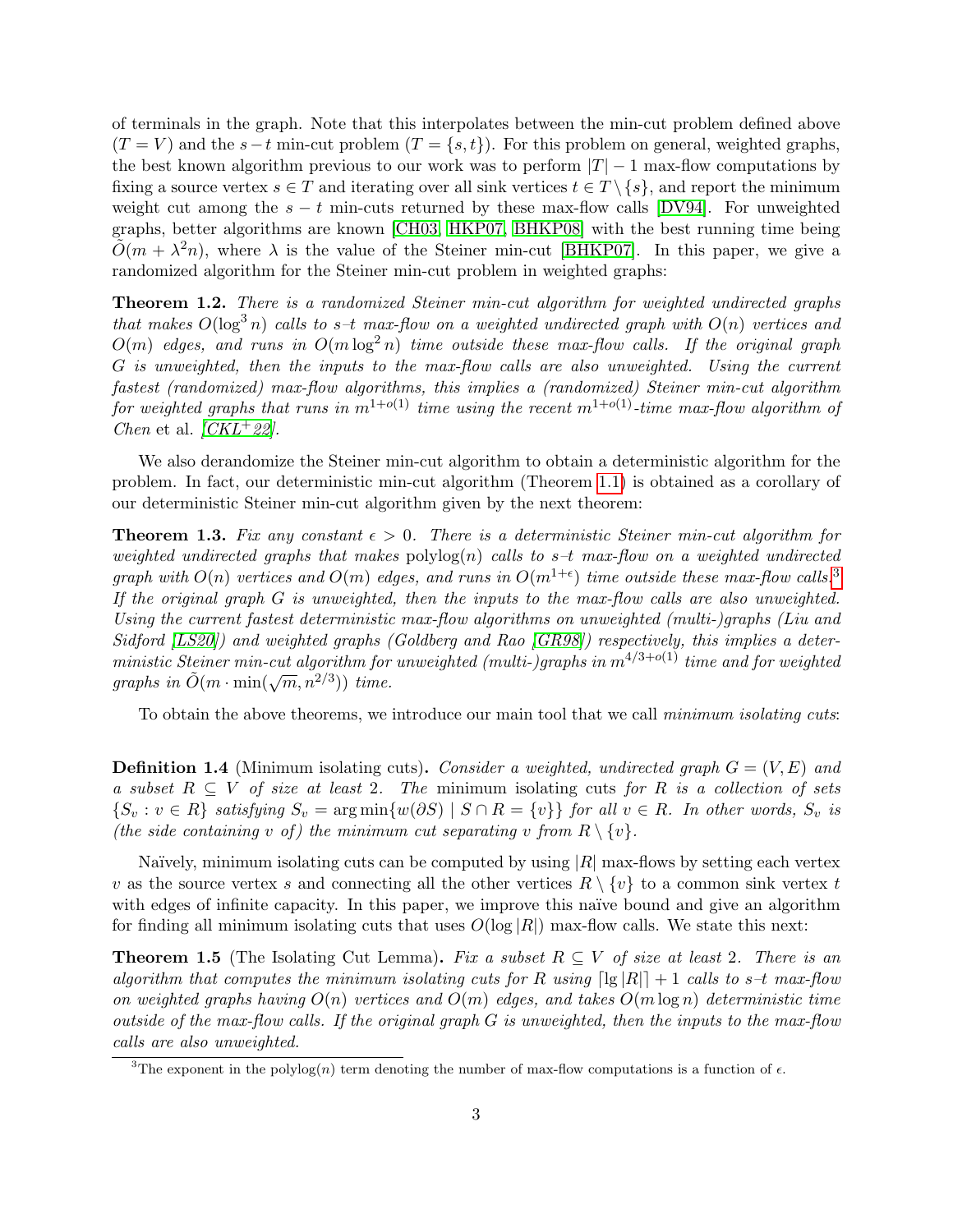Impact and Subsequent Results. There has been a significant amount of research activity related to this paper since its first publication. In terms of results, Li [\[Li21\]](#page-19-4) gave an  $m^{1+o(1)}$ time deterministic algorithm for the min-cut problem in undirected graphs, thereby resolving the deterministic complexity of the global minimum cut problem. This algorithm uses a different set of techniques from this paper, and can viewed as a de-randomization of Karger's randomized nearlinear time min-cut algorithm. In terms of techniques, the main tool introduced in this paper – minimum isolating cuts – has been shown to be useful for a broad variety of graph connectivity problems, some of which we outline below:

- For any  $\epsilon > 0$ , Li and Panigrahi [\[LP21\]](#page-19-5) used isolating cuts to obtain an algorithm for computing a  $(1 + \epsilon)$ -approximate Gomory-Hu tree (and therefore,  $(1 + \epsilon)$ -approximations of  $s$ -t min-cut values for all vertex pairs  $s, t$  of a weighted, undirected graph using poly-logarithmic max-flow calls. Prior to this work, no algorithm was known for the Gomory-Hu tree problem – exact or approximate – on general, weighted graphs that uses fewer than  $n-1$  calls to a max-flow subroutine.
- Li et al.  $[LNP+21]$  $[LNP+21]$  adapted minimum isolating cuts to vertex cuts and obtained a vertex min-cut algorithm in unweighted graphs using poly-logarithmic max-flow calls. This was the first improvement for the problem in 25 years since the work of Henzinger, Rao, and Gabow [\[HRG96\]](#page-18-11).
- Abboud *et al.* [\[AKT21b\]](#page-17-4) independently developed a minimum isolating cuts subroutine, and used it in an exact algorithm for Gomory-Hu tree in simple graphs that runs in  $\tilde{O}(n^{5/2})$ time. This running time was subsequently improved to  $\tilde{O}(n^2)$  independently by Abboud *et* al.  $[AKT21a]$ , Li et al.  $[LPS21]$ , and Zhang  $[Zha21]$ . Finally, in  $[AKL+21]$  $[AKL+21]$ , this result was generalized to arbitrary weighted graphs (from simple unweighted graphs) thereby achieving the first improvement for the Gomory-Hu tree problem in general, weighted graphs in 60 years since the work of Gomory and Hu in 1961.
- Cen, Li, and Panigrahi improved the running time of edge connectivity augmentation and splitting off problems using the isolating cuts framework [\[CLP22a\]](#page-17-7). This was then further improved to near-linear time in [\[CLP22b\]](#page-17-8) using other techniques.
- The isolating cuts framework also extends beyond graph cuts and applies to any symmetric, submodular function. This was observed by Chekuri and Quanrud [\[CQ21\]](#page-18-12) and independently by Mukhopadhyay and Nanongkai [\[MN21\]](#page-19-8), which leads to faster algorithms for finding minimizers in the context of vertex connectivity, element connectivity, and hypergraph cuts.

### <span id="page-3-0"></span>1.1 Our Techniques

At a high level, our algorithm combines two key insights originating from prior work on graph cut algorithms:

1. If the min-cut is an unbalanced cut, then it should be susceptible to local graph cut algorithms pioneered by Spielman and Teng [\[ST03,](#page-20-2) [ACL07,](#page-16-0) [OA14,](#page-20-3) [HRW17,](#page-18-8) [NSY19a,](#page-19-9) [NSY19b\]](#page-20-4). While our isolating cut lemma is not local (in the precise definition of local in this line of work), it is nevertheless inspired by local graph algorithms.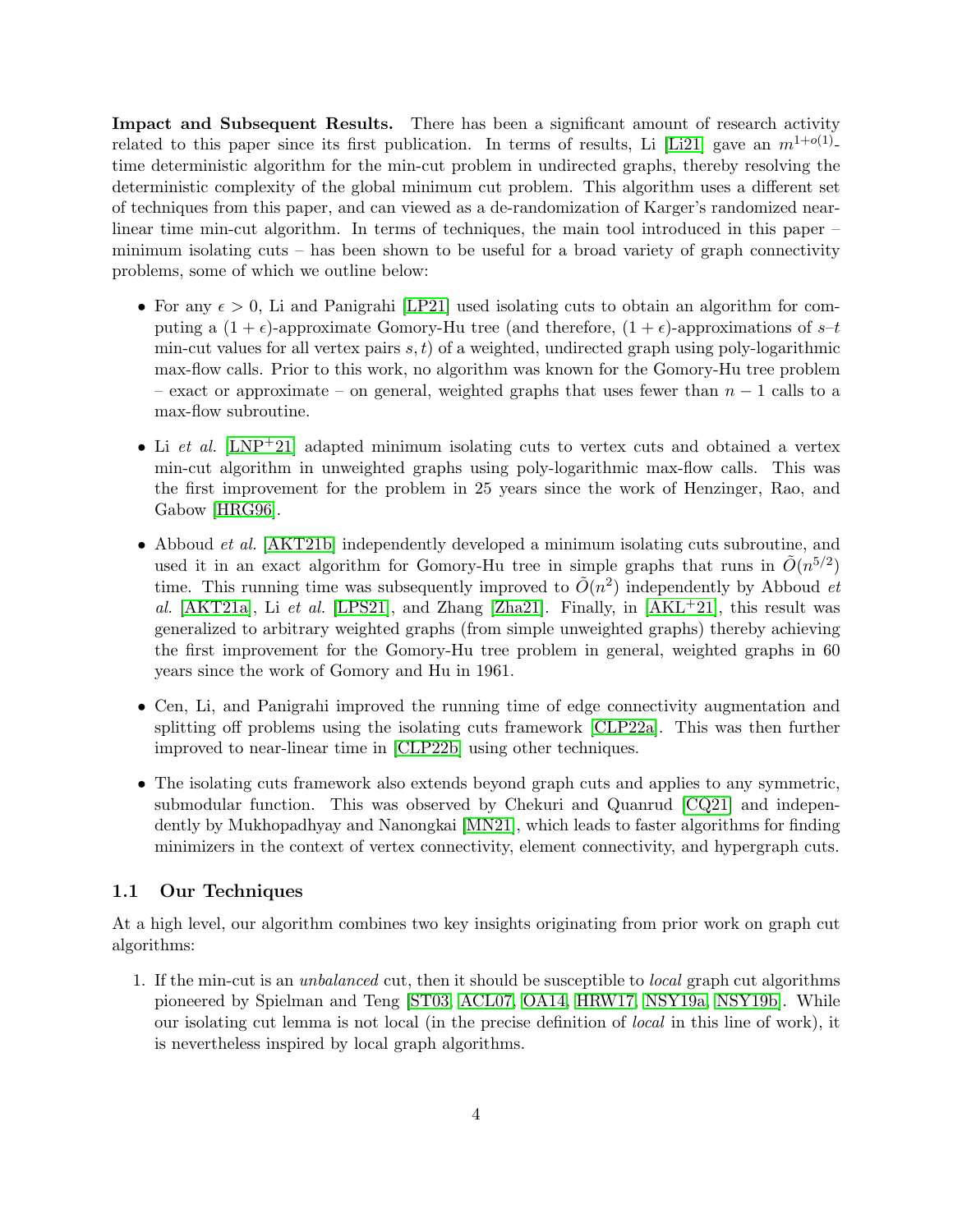2. If the min-cut is a balanced cut, then it must have low conductance, which was exploited by the deterministic min-cut algorithm of Kawarabayashi and Thorup for simple graphs [\[KT18\]](#page-19-2).

To incorporate both ideas simultaneously, our algorithm divides the problem into two cases: when some target min-cut is *unbalanced*—for example, when one side of the cut has at most polylog $(n)$  vertices—and when it is *balanced*.

Unbalanced Case and Minimum Isolating Cuts. Suppose we have a subset  $R \subseteq T$  of red terminals, where  $|R| \geq 2$ , with the following property: one of the two sides of the min-cut intersects R in exactly one vertex. In this ideal scenario, we can simply compute the minimum isolating cuts for R and return the isolating cut of smallest weight, which is indeed the global min-cut.

We now briefly describe our minimum isolating cuts algorithm that uses  $O(\log |R|)$  max-flow computations. This algorithm has two phases. First, the algorithm computes  $O(\log |R|)$  different bi-partitions of the R vertices, such that each pair of vertices  $u, v \in R$  is separated in at least one of the bi-partitions. Then, for each bi-partition  $(A, B)$  of R, the algorithm computes a min-cut separating  $A$  and  $B$  using a max-flow subroutine. Now, imagine removing all the edges in (the union of) these  $O(\log |R|)$  many min-cuts. This would split the graph into connected components, each containing at most one vertex in R; for each  $v \in R$ , define  $C_v \subseteq V$  as the vertices of this connected component. Let S be the side of some min-cut containing a single vertex  $v \in R$ , and assume without loss of generality that  $S$  is inclusion-wise minimal. Our key observation is that, by the submodularity of cuts, we must have  $C_v \supseteq S$ . In particular, if we contract  $V \setminus C_v$  in the original graph G into a single vertex t, then  $(S,(C_v \cup \{t\}) \setminus S)$  is still a min-cut of the same value. Therefore, it suffices to compute a  $v-t$  min-cut in this contracted graph (through a single  $v-t$  maxflow computation). Of course, we do not know which component  $C_u$  contains the set S, so we try them all. But the fact that the components  $C_u$  are disjoint means that the total number of vertices and edges over all these max-flow instances is  $O(n)$  and  $O(m)$ , respectively. Therefore, the cumulative cost of these max-flow computations is equal to just a single max-flow computation in the entire graph. This concludes the minimum isolating cuts algorithm and the case when a side of the min-cut contains exactly one vertex in R.

Now, what happens if the set R contains not a single vertex of a side  $S$  of the min-cut, but polylog(n) vertices? If randomization were allowed, sub-sampling each vertex in  $R$  with probability  $1/polylog(n)$  is sufficient. Fortunately, this random sampling can be de-randomized: there exists a deterministic construction of a family of polylog(n) subsets of R such that some set  $T \subseteq R$  in this family is guaranteed to satisfy  $|T \cap S| = 1$  and  $|T| \geq 2$ . The de-randomization procedure is standard and builds off the concept of *splitters* [\[AYZ95\]](#page-17-9). We then apply the aforementioned algorithm on each subset of R in this family (instead of on R itself).

Finally, note that by setting  $R = T$ , we obtain an algorithm that correctly computes a Steiner min-cut through polylog(n) calls to max-flow, given that a min-cut exists with polylog(n) vertices on one side. This suffices for the unbalanced case.

Balanced Case. Note that if randomization were allowed, the aforementioned random sampling procedure also handles the balanced case. In particular, if the smaller side S of the target min-cut has around  $n/2^i$  vertices for some  $1 \leq i \leq \lg n$ , then if R is a random sample of  $2^i$  vertices, we still have  $|S \cap R| = 1$  with constant probability. By sampling  $O(\log n)$  many subsets R at each of the  $|\lg n|$  scales  $2^i$  (i.e., for each of the  $|\lg n|$  integral values of i), our algorithm succeeds w.h.p.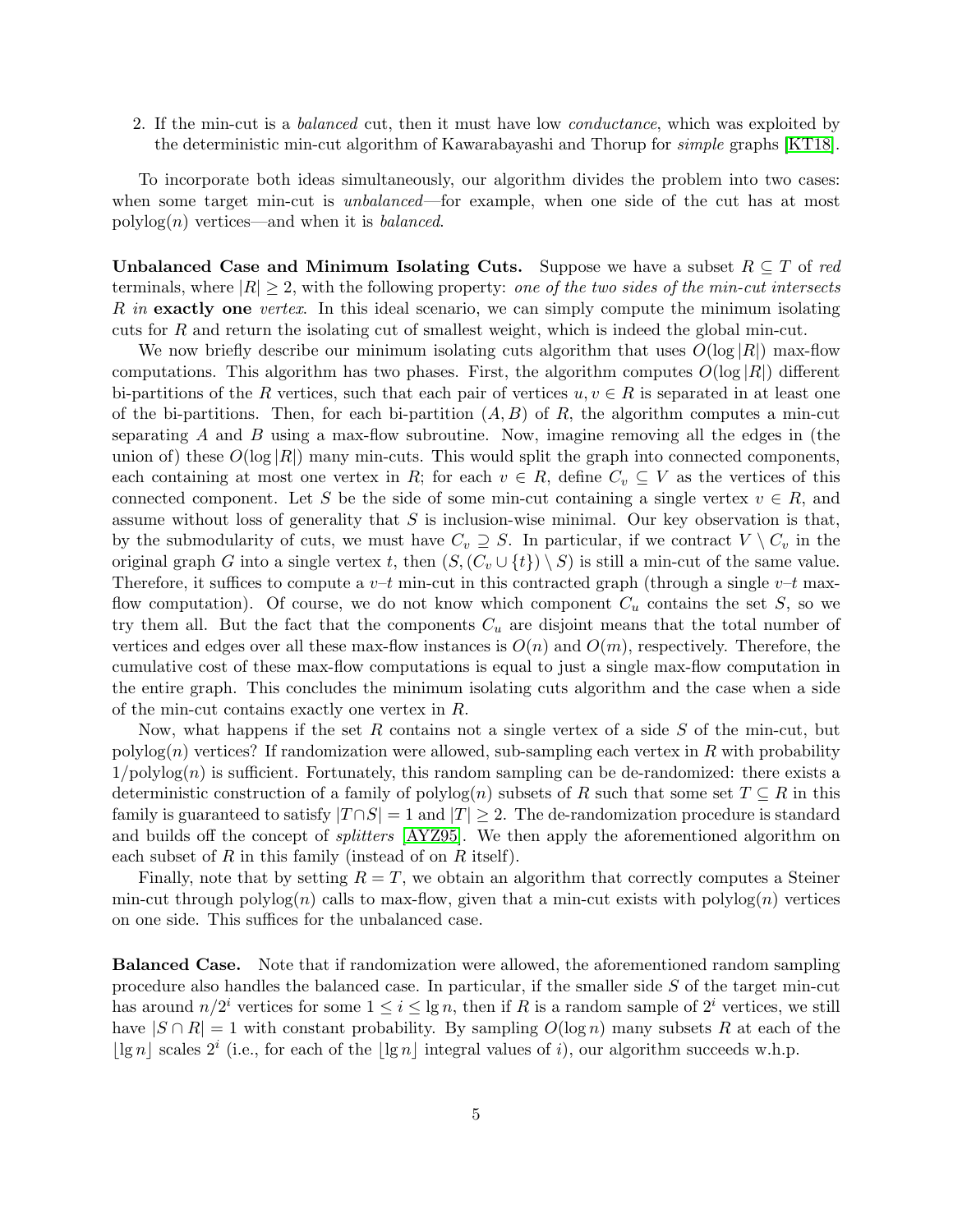The issue with de-randomization, however, is that very small sampling probabilities are difficulties to de-randomize. For example, if  $|S| = \sqrt{n}$ , then we are effectively sampling each vertex with probability  $1/\sqrt{n}$  into R, which is much smaller than  $1/\text{polylog}(n)$ . In this case, the deterministic probability  $1/\sqrt{n}$  into  $\pi$ , which is finally subsets of  $R$ , which is too many.<br>construction would produce  $(\sqrt{n})^{O(1)}$  many subsets of  $R$ , which is too many.

For the balanced case, assume that each side S of every min-cut satisfies  $|S \cap R| > \text{polylog}(n)$ . Here, our solution is not to solve the min-cut outright, but to make "progress" in a different way: we "sparsify" R by replacing it with a subset  $R' \subseteq R$  of at most half the size, such that if R intersects both sides of some target min-cut in more than  $\text{polylog}(n)$  vertices, then R' intersects both sides of the same min-cut in at least 1 vertex. We begin the algorithm with  $R = T$  and this sparsification of R can be performed at most  $O(\log n)$  times before  $|R| \leq \text{polylog}(n)$ .<sup>[4](#page-5-0)</sup> If, for each intermediate R, we always have  $|S \cap R| > \text{polylog}(n)$  for each side S of some min-cut, then by the sparsification guarantee, the final R still intersects both sides of some target min-cut. But since  $|R| \leq \text{polylog}(n)$ now, we can simply iterate over all pairs  $s, t \in R$  and compute a min s–t cut in G for each such pair. Of course, it might also happen that in an intermediate step,  $|S \cap R| < \text{polylog}(n)$ , and we are in the unbalanced case at that stage. So, we also run the algorithm for the unbalanced case described earlier in each step of the sparsification procedure.

It remains to describe the sparsification procedure of R. For simplicity, we will only consider the case  $R = T = V$  here, since the ideas remain the same for general R and T but the notation is more cumbersome. Here, our crucial observation, motivated by [\[KT18\]](#page-19-2), is that the smaller side S of some target min-cut must have sparsity  $w(\partial S)/|S|$  at most  $\lambda/\text{polylog}(n)$ , where  $\lambda$  is the mincut value. Fix a parameter  $\phi = 1/\text{polylog}(n)$ , and assume that  $|S| \geq 1/\phi^3$ , which gives sparsity  $w(\partial S)/|S| \leq \phi^3 \lambda$ . We now compute an *expander decomposition* of the graph, informally defined as follows: we partition the vertex set V into  $V_1, \ldots, V_\ell$  such that (1) each induced graph (or "cluster")  $G[V_i]$  has no cuts of sparsity at most  $\phi\lambda$ , for a slightly extended notion of sparsity that we omit in this sketch, and (2) the total weight  $w(E(V_1, \ldots, V_\ell))$  of edges across different clusters is at most (roughly)  $\phi \lambda n$  (ignoring lower-order factors). Since each set  $V_i$  induces a cut  $(V_i, V \setminus V_i)$  of weight at least  $\lambda$ , a simple counting argument shows that the number of clusters  $\ell$  is at most (roughly)  $\phi n$ .

Recall that the set S has sparsity at most  $\phi^3 \lambda$ , which is much smaller than the sparsity of any cut inside any cluster  $G[V_i]$  (which must be at least  $\phi \lambda$ ). Intuitively, this means that S cannot cut too "deeply" into any cluster. In the ideal case, where  $S$  does not cut into any cluster (i.e., either  $S \cap V_i = \emptyset$  or  $S \subseteq V_i$  for each  $i \in [\ell]$ , then selecting an arbitrary vertex from each  $V_i$  into R' suffices: R' intersects both sides S and  $V \setminus S$  of the min-cut and satisfies  $|R'| \lesssim \phi n \le n/2$ . In general, S may cut a little into each cluster, but we show that by adding a small, arbitrary selection of vertices from each  $V_i$  into  $R'$ , we can still guarantee  $|R'| \leq n/2$  and ensure that  $R'$  intersects both sides of the min-cut.

# 2 Minimum Isolating Cuts

As mentioned in the introduction, one of our main algorithmic components is computing the *minimum isolating cuts* for a subset R of vertices, which is the focus of this section. As mentioned in the Unbalanced Case of Section [1.1,](#page-3-0) this immediately implies a Steiner min-cut algorithm given the additional input  $R \subseteq T$  with  $|R| \geq 2$ , and under the promise that there exists a side S of some

<span id="page-5-0"></span><sup>&</sup>lt;sup>4</sup>The pseudocode in our main Algorithm [1](#page-10-0) actually names this set U instead of R to distinguish it from the set R used as input to the algorithm at the beginning of the unbalanced case.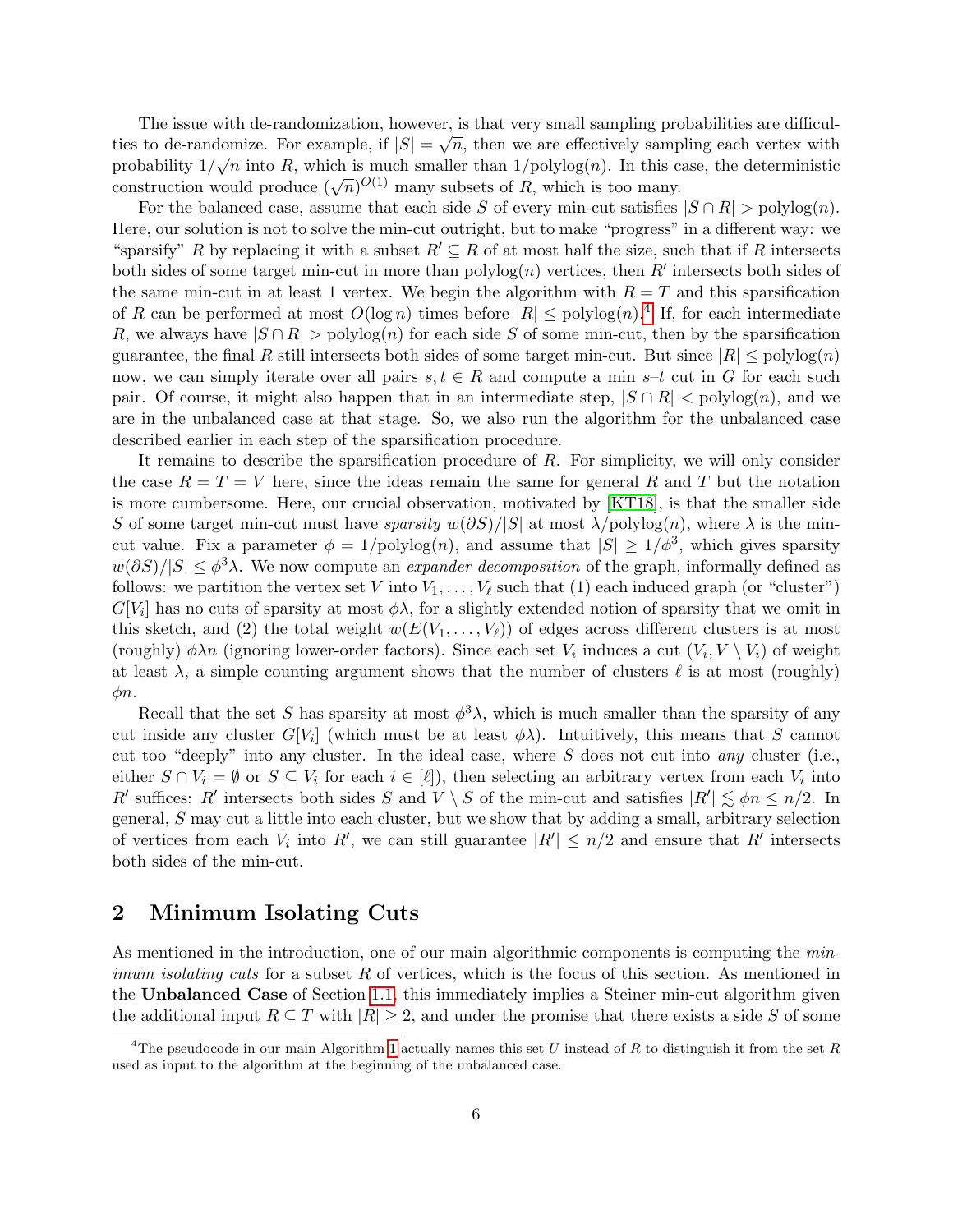<span id="page-6-0"></span>

Figure 1: The minimum isolating cuts algorithm for  $|R| = 4$ . The orange marks the "upper boundary" of each green isolating cut. They are formed by the min-cut separating  $\{0, 1\}$  and  $\{2, 3\}$ and the min-cut separating  $\{0, 2\}$  and  $\{1, 3\}$ .

Steiner min-cut satisfying  $|S \cap R| = 1$ . We then handle the more general case  $|S \cap R| \leq \text{polylog}(n)$ in Section [4.1.](#page-9-0)

We first introduce a few standard graph-theoretic definitions. For a graph  $G = (V, E, w)$  and a subset  $U \subseteq V$  of vertices, define  $\partial_G U$  as the set of edges of G with exactly one endpoint in U; when the graph G is clear from context, we drop the subscript G and use  $\partial U$  instead. For a subset  $F \subseteq E$  of edges, define  $w(F) := \sum_{e \in F} w(e)$  as the total weight of edges in F. In particular,  $w(\partial U)$ is the total weight of edges with exactly one endpoint in U.

Let us now formally define the minimum isolating cuts and the corresponding isolating cut lemma.

**Definition 2.1** (Minimum isolating cuts). Consider a weighted, undirected graph  $G = (V, E)$  and a subset  $R \subseteq V$  of size at least 2. The minimum isolating cuts for R is a collection of sets  $\{S_v : v \in R\}$  satisfying  $S_v = \arg \min \{w(\partial S) \mid S \cap R = \{v\}\}\$ for all  $v \in R$ . In other words,  $S_v$  is (the side containing v of) the minimum cut separating v from  $R \setminus v$ .

<span id="page-6-1"></span>**Theorem 2.2** (Isolating cut lemma). Fix a subset  $R \subseteq V$  of size at least 2. There is an algorithm that computes the minimum isolating cuts for R using  $\lceil \lg |R| \rceil + 1$  calls to s–t max-flow on weighted graphs having  $O(n)$  vertices and  $O(m)$  edges, and takes  $O(m \log n)$  deterministic time outside of the max-flow calls. If the original graph  $G$  is unweighted, then the inputs to the max-flow calls are also unweighted.

Our main idea is to first compute, for each vertex in  $R$ , an "upper boundary" to the location of the min-cut separating that vertex from the rest of  $R$  (see Figure [1\)](#page-6-0). More precisely, for each vertex  $v \in R$ , we want to compute a set  $U_v$  of vertices that contains  $S_v$ . If we can do so, then it suffices to compute an  $(v, t)$ -min-cut on the graph G with  $V \setminus U_v$  contracted to a single vertex t, which will return  $\partial S_v$  or some other  $(v, R \setminus v)$ -min-cut. To make this min-cut computation fast, we would like  $U_v$  to be small, ideally not much larger than  $S_v$ . We are not able to prove such a strong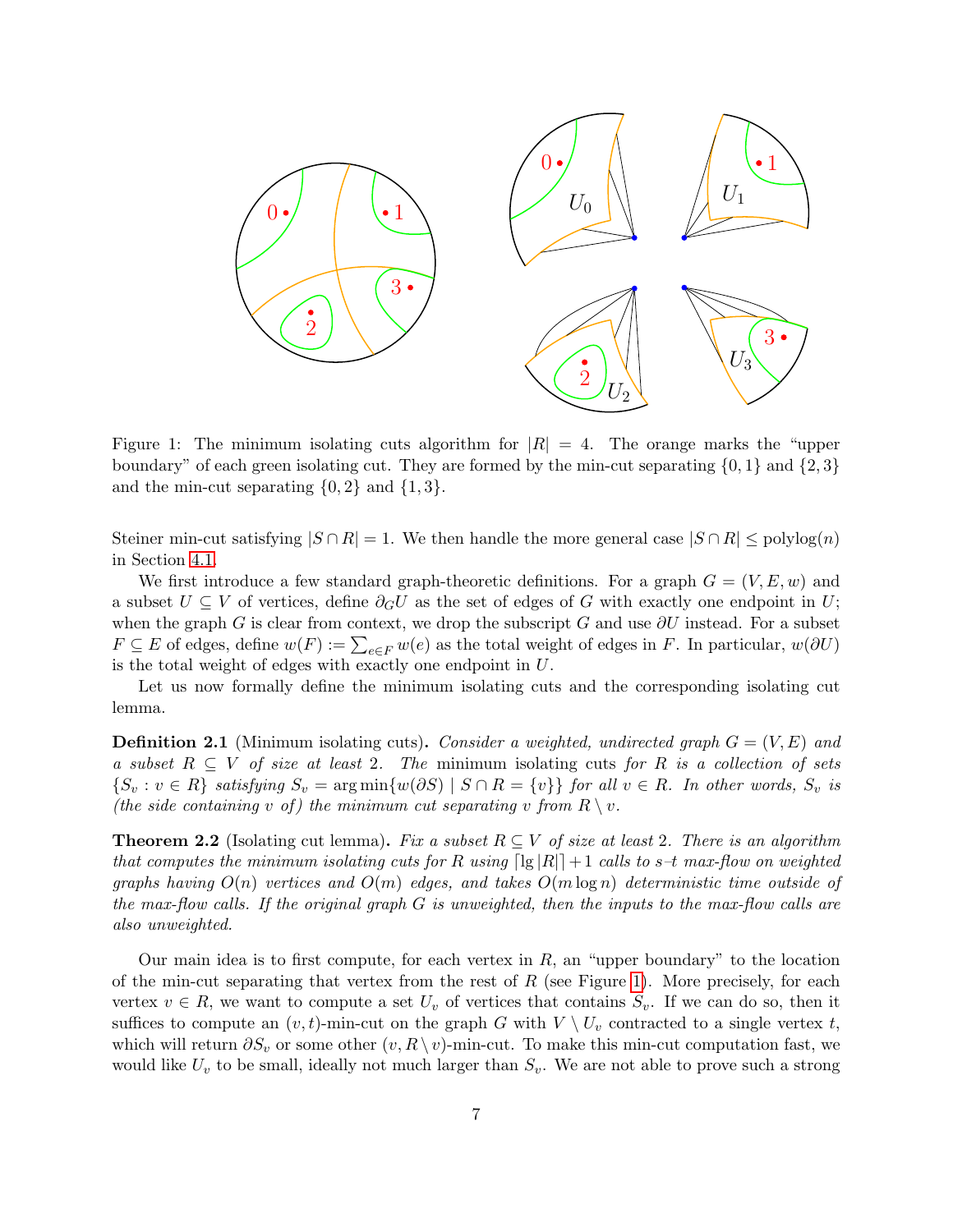guarantee, but we can ensure that the sets  $U_v$  are *disjoint* among all  $v \in R$ , which suffices for our running time bound.

Our procedure to compute the sets  $U_v$  is as follows. We first compute  $\lceil \lg |R| \rceil$  many bipartitions of R such that any two vertices in R are separated in at least one bipartition. For each bipartition  $(A, B)$  of R, we compute the min-cut separating A and B, and then for each vertex  $v \in R$ , we set  $U_v$  as the common intersection of the sides containing v of the [lg |R|] many computed min-cuts. We show by a simple submodularity argument that the side containing v of each of the  $\lceil \lg |R| \rceil$ min-cuts must contain  $S_v$  (if we assume  $S_v$  to be minimal in a sense), and thus, their common intersection  $U_v$  also contains  $S_v$ .

The rest of this section formalizes the above intuition to prove Theorem [2.2.](#page-6-1)

*Proof (Theorem [2.2\)](#page-6-1).* Order the vertices in R arbitrarily from 1 to |R|, and let the *label* of each  $v \in R$  be its position in the ordering, a number from 1 to |R| that is denoted by a unique binary string of length  $\lceil \lg |R| \rceil$ . Let us repeat the following procedure for each  $i = 1, 2, \ldots, \lceil \lg |R| \rceil$ . For each vertex v, color it red if the i'th bit of its label is 0, and blue if the i'th bit of its label is 1. Then, compute a min-cut  $C_i \subseteq E$  in G between the red vertices and the blue vertices (for iteration i).

For each vertex  $v \in R$ , let  $\lambda_v$  be the minimum value of  $w(\partial S)$  over all  $S \subseteq V$  satisfying  $S \cap R = \{v\}$ , and let  $S_v^*$  be an inclusion-wise minimal set satisfying  $S_v^* \cap R = \{v\}$  and  $w(\partial S_v^*) = \lambda_v$ . Also, define  $U_v$  as the connected component in  $G \setminus \bigcup_i C_i$  containing v.

<span id="page-7-0"></span>Claim 2.3.  $|U_v \cap R| = \{v\}$  for all  $v \in R$ .

*Proof.* By definition,  $v \in U_v \cap R$ . Suppose for contradiction that  $U_v \cap R$  contains another vertex  $u \neq v$ . Then, there is a path P in  $U_v$  from u to v. Since the binary strings assigned to u and v are distinct, they differ in their j'th bit for some j. Then, the cut  $C_j$  must separate u and v, and in particular, P must contain at least one edge in  $C_i$ . But P is contained in  $U_v$ , which is contained in  $G \setminus \bigcup_i C_i$ , so P cannot contain an edge in  $C_j$ , a contradiction.  $\Box$ 

<span id="page-7-1"></span>Claim 2.4.  $U_v \supseteq S_v^*$  for all  $v \in R$ .

*Proof.* Fix a vertex  $v \in V$  and an iteration i. Let the side of the cut  $C_i$  containing v be  $T_v^i \subseteq V$ ; we claim that  $S_v^* \subseteq T_v^i$ . Suppose for contradiction that  $S_v^* \cap T_v^i \subsetneq S_v^*$ ; then by submodularity,

$$
w(\partial (S_v^* \cup T_v^i)) + w(\partial (S_v^* \cap T_v^i)) \leq w(\partial S_v^*) + w(\partial T_v^i).
$$

Since  $S_v^* \cap T_v^i$  satisfies  $S_v^* \cap T_v^i = \{v\}$  and  $S_v^* \cap T_v^i \subsetneq S_v^*$ , we must have  $w(\partial (S_v^* \cap T_v^i)) > \lambda_v = w(\partial S_v^*)$ by our choice of  $S_v^*$  to be inclusion-wise minimal. Therefore,

$$
w(\partial (S_v^* \cup T_v^i)) < w(\partial T_v^i).
$$

But  $(S_v^* \cup T_v^i) \cap R = T_v^i \cap R$ , and in particular, the cut  $\partial(S_v^* \cup T_v^i)$  also separates red vertices from blue vertices. This contradicts the choice of  $\partial T_v^i = C_i$  as the min-cut separating red vertices from blue vertices.

Therefore, over all iterations i, none of the edges in the induced subgraph  $G[S_v^*]$  are present in  $C_i$ . Note that  $G[S_v^*]$  is a connected subgraph; therefore, it is a subgraph of the connected component  $U_v$  of  $G \setminus \bigcup_i C_i$  containing v.  $\Box$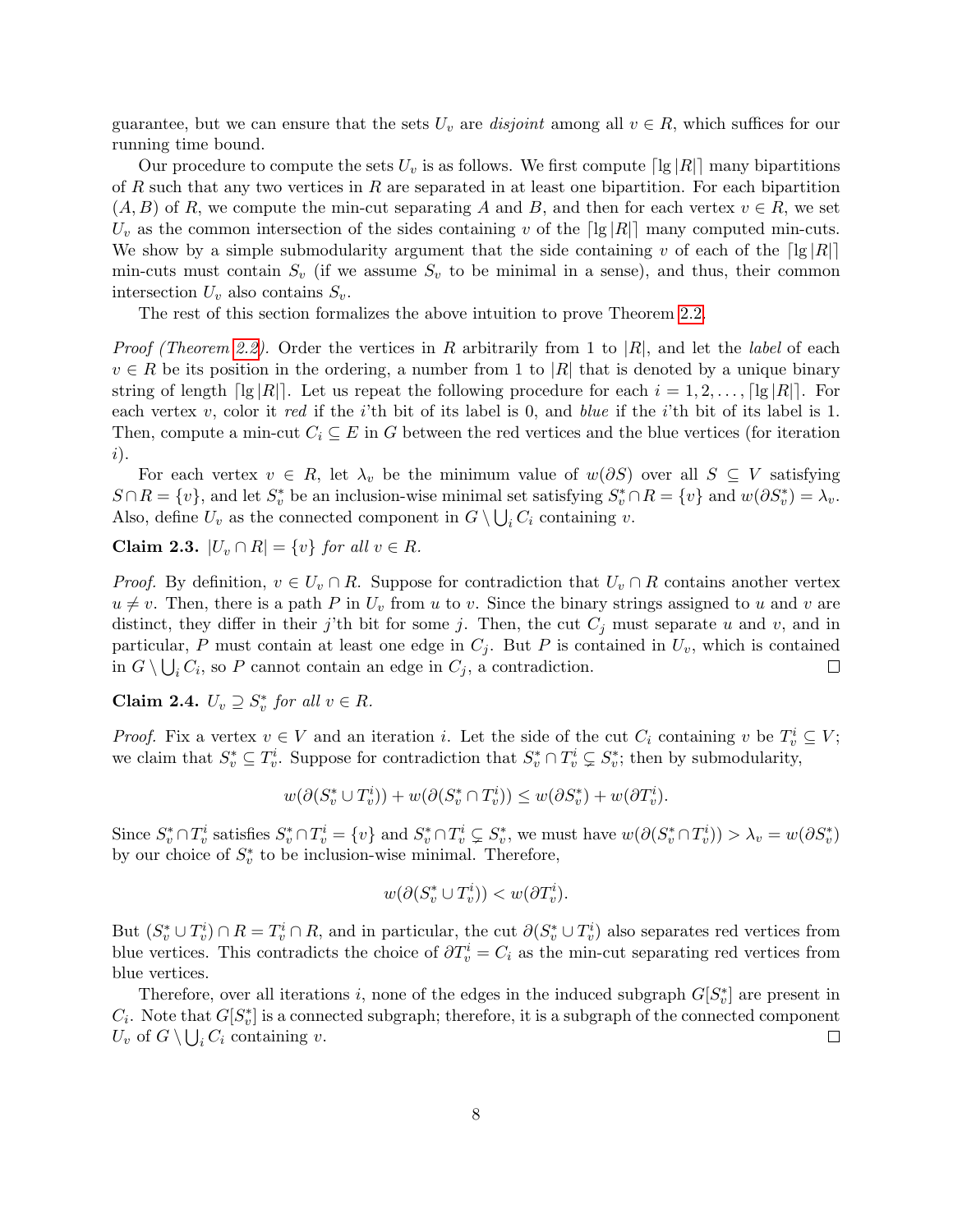It remains to compute the desired set  $S_v$  given the set  $U_v \supseteq S_v$ . Starting from G, contract  $R \setminus U_v$  into a single vertex t; we want to compute the min  $v-t$  cut in the contracted graph  $G_v$ , which corresponds to a set  $S_v$  satisfying  $S_v \cap R = \{v\}$  by Claim [2.3.](#page-7-0) Since  $\partial_{G_v} S_v^*$  is a valid v–t cut in this graph by Claim [2.4,](#page-7-1) we have  $w(\partial_{G_v} S_v) \leq w(\partial_{G_v} S_v^*) = w(\partial_G S_v^*) = \lambda_v$ , as desired.

Note that each edge in E is either in exactly one graph  $G_v$ , or it is adjacent to t in exactly two graphs  $G_v$ . Therefore, the total number of edges over all graphs  $G_v$  is at most  $2m$ . We can compute  $v-t$  min-cut on all  $G_v$  in "parallel" through a single max-flow call on the disjoint union of all  $G_v$ . Note that if the original graph  $G$  is unweighted, then this max-flow instance is also unweighted. Finally, recovering the sets  $S_v$  and the values  $w(\partial S_v)$  take time linear in the number of edges of  $G_v$ , which is  $O(m)$  time over all  $v \in R$ .

This completes the proof of Theorem [2.2.](#page-6-1)

### $\Box$

# 3 Randomized Algorithm for Minimum Steiner Cut

In this brief section, we note that the minimum isolating cuts algorithm of Theorem [2.2](#page-6-1) easily implies a randomized Steiner min-cut algorithm that makes  $polylog(n)$  many calls to max-flow.

Theorem 1.2. There is a randomized Steiner min-cut algorithm for weighted undirected graphs that makes  $O(\log^3 n)$  calls to s-t max-flow on a weighted undirected graph with  $O(n)$  vertices and  $O(m)$  edges, and runs in  $O(m \log^2 n)$  time outside these max-flow calls. If the original graph G is unweighted, then the inputs to the max-flow calls are also unweighted. Using the current fastest (randomized) max-flow algorithms, this implies a (randomized) Steiner min-cut algorithm for weighted graphs that runs in  $m^{1+o(1)}$  time using the recent  $m^{1+o(1)}$ -time max-flow algorithm of Chen et al.  $/CKL+22$ .

The algorithm essentially calls Theorem [2.2](#page-6-1)  $O(\log^2 n)$  times; on each iteration,  $R \subseteq T$  is a random set of vertices sampled at a particular scale.

For each positive integer  $i \le \lg n$ , repeat the following procedure  $O(\log n)$  times: let  $R \subseteq T$ be a random sample of  $2<sup>i</sup>$  vertices, and call Theorem [2.2](#page-6-1) on the set R to obtain a cut  $S_v$  for each  $v \in R$ . Return the cut  $S_v$  with the minimum value of  $w(\partial S_v)$  over all v and over all the iterations.

We claim that w.h.p., the returned cut  $S_v$  is a global min-cut. Let  $S^*$  be the smaller side of the global min-cut. Observe that if, in any iteration, the sampled set R satisfies  $|R \cap S^*| = 1$ , then Theorem [2.2](#page-6-1) will find the global min-cut. Consider the integer  $i = |lg(n/|S^*|)|$ . Then, for each iteration where R is a random sample of size  $2^i$ , we sample exactly one vertex in  $S^*$  with probability  $\Omega(1)$ . Since we sample at this scale  $O(\log n)$  times, this occurs at least once w.h.p.

# 4 Deterministic Algorithm for Minimum Steiner Cut

In this section, we present our deterministic min-cut algorithm and prove our main result, Theorem [1.3,](#page-2-1) which is restated below:

**Theorem 1.3.** Fix any constant  $\epsilon > 0$ . There is a deterministic Steiner min-cut algorithm for weighted undirected graphs that makes  $\text{polylog}(n)$  calls to s-t max-flow on a weighted undirected graph with  $O(n)$  vertices and  $O(m)$  edges, and runs in  $O(m^{1+\epsilon})$  time outside these max-flow calls.<sup>[5](#page-8-0)</sup>

<span id="page-8-0"></span><sup>&</sup>lt;sup>5</sup>The exponent in the polylog(n) term denoting the number of max-flow computations is a function of  $\epsilon$ .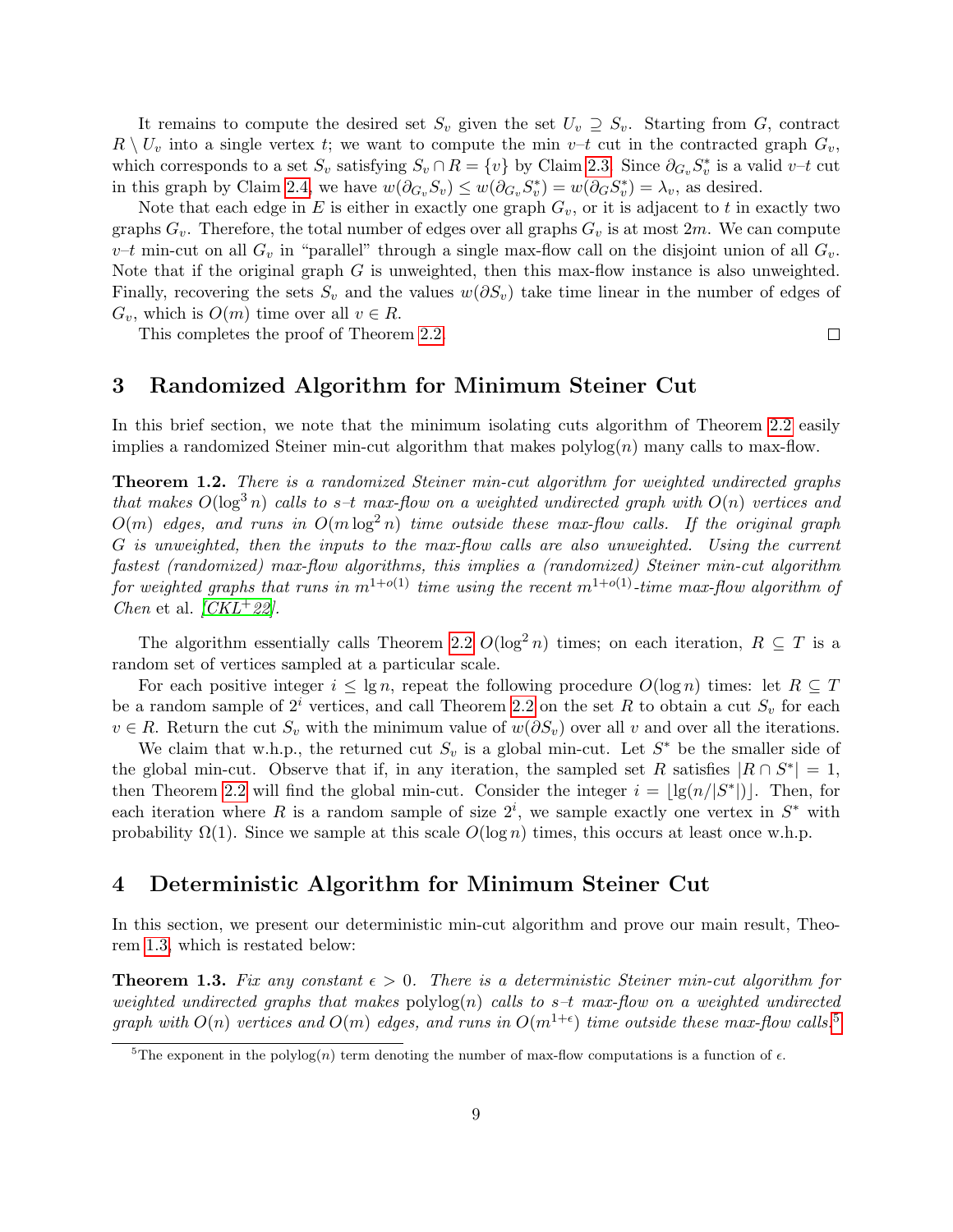

<span id="page-9-1"></span>Figure 2: U is k-unbalanced for  $k = 3$ .

If the original graph G is unweighted, then the inputs to the max-flow calls are also unweighted. Using the current fastest deterministic max-flow algorithms on unweighted (multi-)graphs (Liu and Sidford [\[LS20\]](#page-19-3)) and weighted graphs (Goldberg and Rao [\[GR98\]](#page-18-3)) respectively, this implies a deterministic Steiner min-cut algorithm for unweighted (multi-)graphs in  $m^{4/3+o(1)}$  time and for weighted ministic steiner min-can algorithm for<br>graphs in  $\tilde{O}(m \cdot \min(\sqrt{m}, n^{2/3}))$  time.

Our high-level idea (see Algorithm [1\)](#page-10-0) is essentially to de-randomize the random selection of vertices in R. Our main tools will be constructions of hash families and expander decomposition. Throughout the algorithm, we maintain a set  $U \subseteq T$  of vertices that starts out as  $U = T$  and shrinks over time. We distinguish between the cases when U is  $k$ -unbalanced or  $k$ -balanced for some  $k = \text{polylog}(n)$ , as defined below (see Figure [2\)](#page-9-1).

<span id="page-9-3"></span>**Definition 4.1** (k-unbalanced, k-balanced). For any positive integer k, a subset  $U \subseteq V$  is kunbalanced if there exists a side  $S \subseteq V$  of some min-cut satisfying  $|S \cap U| \leq k$ . More specifically, we say that U is k-unbalanced with witness S. The subset  $U \subseteq V$  is k-balanced if there exists a min-cut whose two sides  $S_1, S_2$  satisfy  $|S_i \cap U| \geq k$  for both  $i = 1, 2$ . More specifically, we say that U is k-balanced with witness  $(S_1, S_2)$ .

By definition, a subset  $U \subseteq V$  is either k-unbalanced or k-balanced (or possibly both, if there are multiple min-cuts in the graph).

We now briefly describe our algorithm. If U is k-unbalanced with witness  $S$ , then the algorithm computes a family F of subsets of U of size  $k^{O(1)}$ polylog $(n)$  = polylog $(n)$  such that some subset  $R \in \mathcal{F}$  satisfies  $|R \cap S| = 1$ . The algorithm then executes Theorem [4.2](#page-9-2) on each subset in  $\mathcal{F}$ , guaranteeing that the target set R is processed and the min-cut is found. Otherwise, U must be  $k$ balanced with some witness S, and the algorithm computes a subset  $U' \subseteq U$  such that  $|U'| \leq |U|/2$ and both  $S \cap U' \neq \emptyset$  and  $(V \setminus S) \cap U' \neq \emptyset$ . Of course, the algorithm does not know which case actually occurs, so it executes both branches. But the second branch can only happen  $O(\log n)$ times before  $|U| \leq k$ , at which point we can simply run s–t min-cut between all pairs of vertices in U.

#### <span id="page-9-0"></span>4.1 Unbalanced Case

<span id="page-9-2"></span>In this section, we solve the case when U is k-unbalanced (line [4\)](#page-10-0) for some fixed  $k = \text{polylog}(n)$ .

**Theorem 4.2** (Unbalanced case). Consider a graph  $G = (V, E)$ , a parameter  $k \geq 1$ , and a kunbalanced set  $U \subseteq T$ . Then, we can compute the Steiner min-cut in  $k^{O(1)}$ polylog(n) many s-t max-flow computations plus  $\tilde{O}(m)$  deterministic time.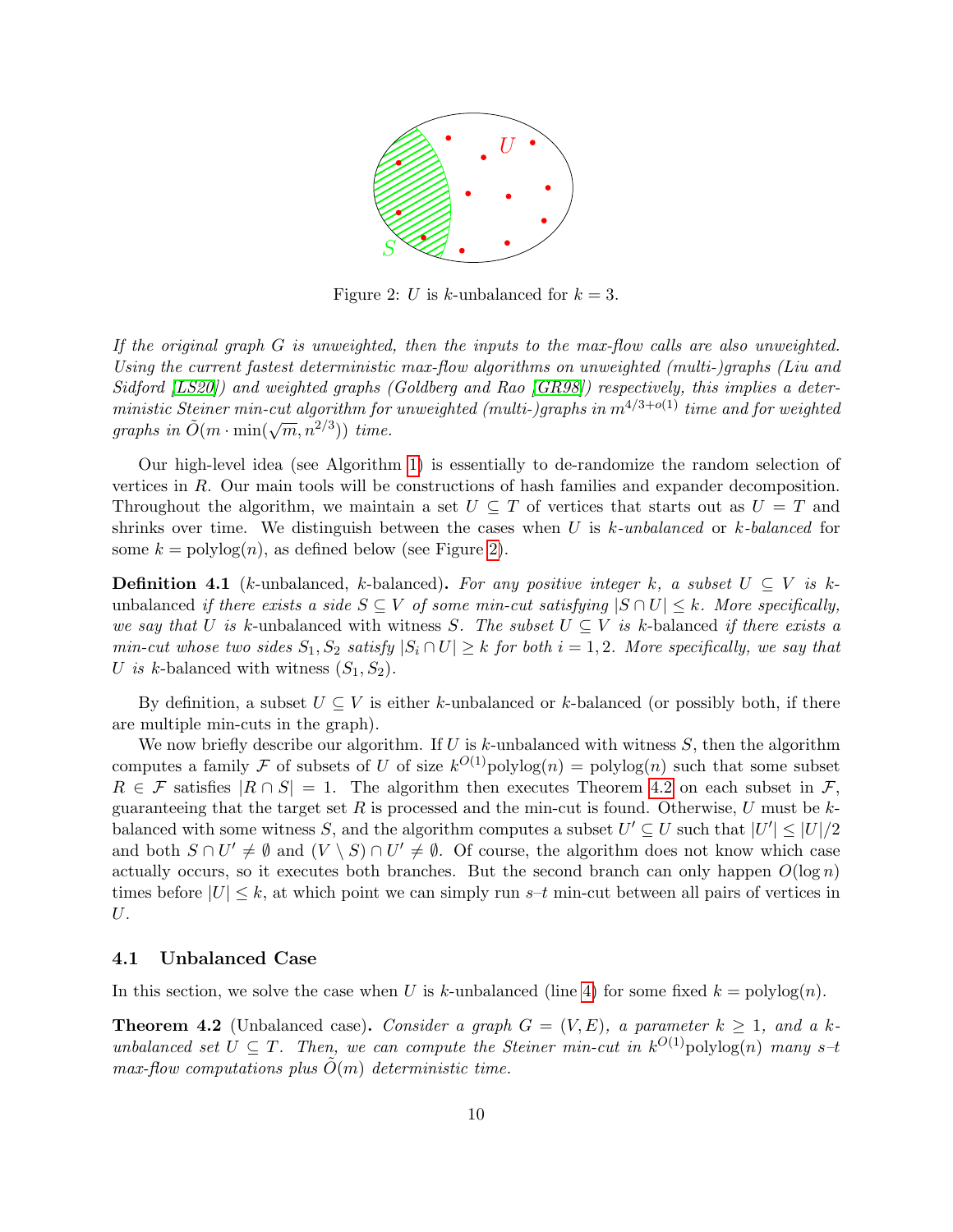Algorithm 1 DeterministicMincut( $G = (V, E), T$ )

<span id="page-10-0"></span>1:  $U \leftarrow T$ 2:  $k \leftarrow C \log^C n$  for a sufficiently large constant  $C > 0$ 3: while  $|U| \geq k$  do 4: Run Theorem [4.2](#page-9-2) on  $U \rightarrow$  Handles case when U is k-unbalanced (see Definition [4.1\)](#page-9-3) 5: Compute  $U'$  $\triangleright$  Handles case when U is k-balanced 6: Update  $U \leftarrow U'$  $\triangleright$  |U| shrinks by at least factor 2 7: for each pair of distinct  $s, t \in U$  do 8: Compute min  $s-t$  cut in  $G$ 9: return smallest cut seen in lines [4](#page-10-0) and [8](#page-10-0)

#### 4.1.1 Unbalanced Case: De-randomization

Recall from the Unbalanced Case of Section [1.1](#page-3-0) that our goal is to de-randomize thes random process of sampling each vertex independently with probability  $1/k$ . We compute a deterministic family of subsets  $R \subseteq T$  such that for any subset S of size at most k (in particular, for the set witnessing the fact that U is k-unbalanced), there exists a subset R in the family with  $|R \cap S| = 1$ .

<span id="page-10-1"></span>**Theorem 4.3.** For every n and  $k < n$ , there is a deterministic algorithm that constructs a family F of subsets of  $[n]$  such that, for each subset  $S \subseteq [n]$  of size at most k, there exists a set  $S' \in \mathcal{F}$ with  $|S \cap S'| = 1$ . The family F has size  $k^{O(1)} \log n$  and contains no sets of size at most 1, and the algorithm takes  $k^{O(1)}n \log n$  time.

Before we prove Theorem [4.3,](#page-10-1) we first show why it implies an algorithm for the unbalanced case as promised by Theorem [4.2,](#page-9-2) restated below.

**Theorem 4.2** (Unbalanced case). Consider a graph  $G = (V, E)$ , a parameter  $k \geq 1$ , and a kunbalanced set  $U \subseteq T$ . Then, we can compute the Steiner min-cut in  $k^{O(1)}$ polylog(n) many s-t max-flow computations plus  $\tilde{O}(m)$  deterministic time.

*Proof.* Let S be the set witnessing the fact that U is k-unbalanced. Apply Theorem [4.3](#page-10-1) with parameters  $n = |U|$  and k. Map the elements of [n] onto U, obtaining a family F of subsets of U such that for any set  $S' \subseteq U$  with  $|S'| \leq k$ , there exists a set  $R \in \mathcal{F}$  with  $|R| \geq 2$  and  $|R \cap S'| = 1$ . In particular, for the set  $S' = S \cap U$ , we have  $1 = |R \cap S'| = |R \cap (S \cap U)| = |R \cap S|$ . Invoke Theorem [2.2](#page-6-1) on the set R to obtain, for each  $v \in R$ , a set  $S_v$  satisfying  $S_v \cap R = \{v\}$  that minimizes  $w(\partial S_v)$ , along with the value  $w(\partial S_v)$ . Finally, output the set  $S_v$  with minimum value of  $w(\partial S_v)$ . To show that  $S_v$  is a min-cut of graph G, it suffices to verify that  $S_v$  is a valid cut (that is,  $\emptyset \subsetneq S_v \subsetneq V$ ), and that  $w(\partial S_v) \leq w(\partial S)$ .

Since  $|R| \geq 2$ , the set  $S_v$  satisfies  $\emptyset \subsetneq S_v \subsetneq R$ , so it is a cut of the graph G. Since  $|R \cap S| = 1$ , for the vertex  $u \in U$  with  $R \cap S = \{u\}$ , the set S satisfies the constraints for  $S_u$ . In particular,  $w(\partial S_u) \leq w(\partial S)$ . We output the set  $S_v$  minimizing  $w(\partial S_v)$ , so  $w(\partial S_v) \leq w(\partial S_u) \leq w(\partial S)$ , as promised.  $\Box$ 

<span id="page-10-2"></span>The rest of this section focuses on proving Theorem [4.3.](#page-10-1) We first prove an easier variant, where we allow sets of size at most 1.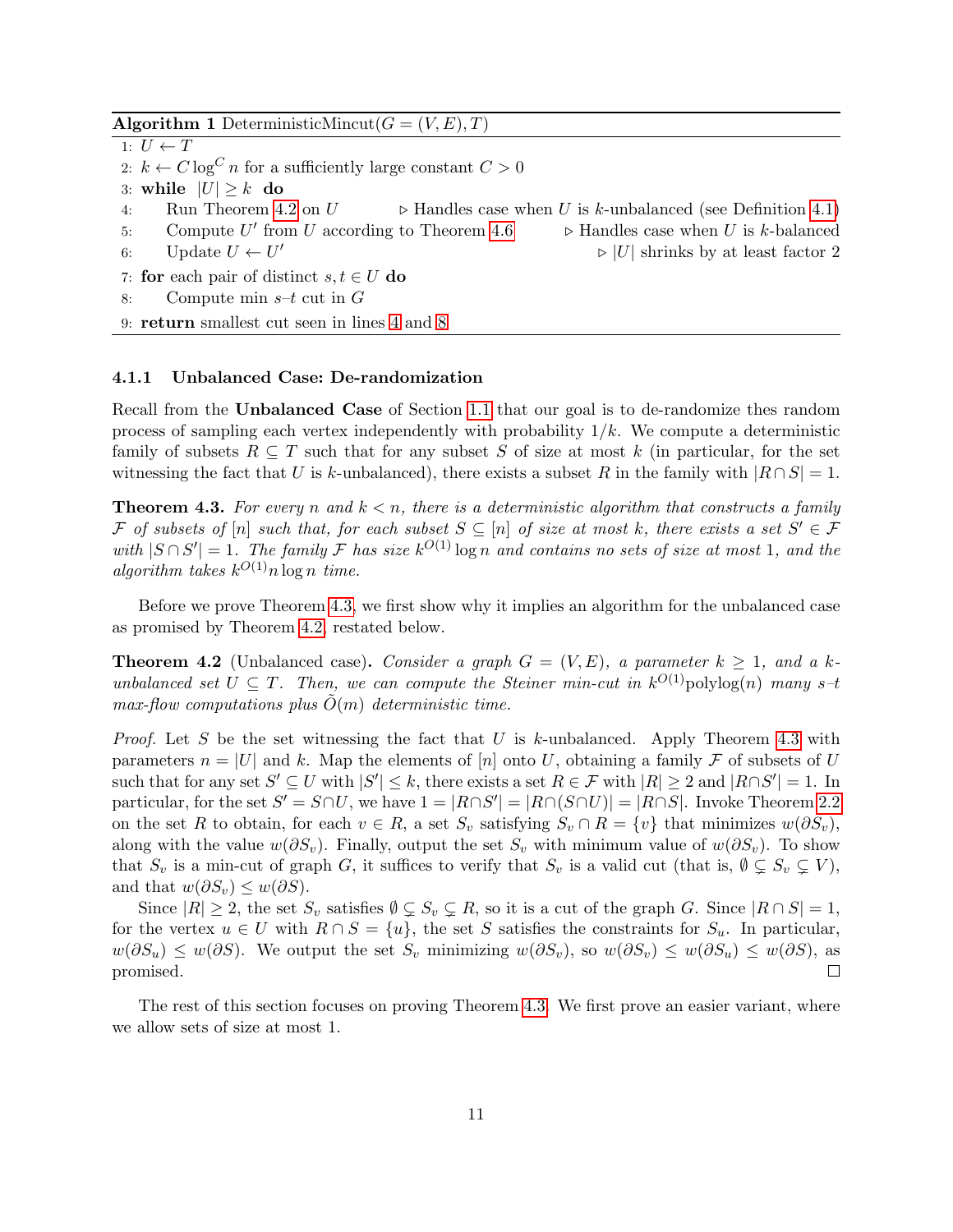**Theorem 4.4.** For every n and k, there is a deterministic algorithm that constructs a family  $\mathcal F$ of subsets of  $[n]$  such that, for each subset  $S \subseteq [n]$  of size at most k, there exists a set  $S' \in \mathcal{F}$  with  $|S \cap S'| = 1$ . The family F has size  $k^{O(1)} \log n$  and the algorithm takes  $k^{O(1)} n \log n$  time.

To prove Theorem [4.4,](#page-10-2) we use the following de-randomization building block due to [\[AYZ95\]](#page-17-9). The theorem below is from  $[CFK^+15]$  $[CFK^+15]$ , who state it in terms of  $(n, k, k^2)$ -splitters (which we will not define here for simplicity).

<span id="page-11-1"></span>**Theorem 4.5** (Theorem 5.16 from [\[CFK](#page-17-10)+15]). For any  $n, k \ge 1$ , one can construct a family of functions from [n] to [k<sup>2</sup>] such that for every set  $S \subseteq [n]$  of size k, there exists a function f in the family whose values  $f(i)$  are distinct over all  $i \in S$ . The family has size  $k^{O(1)} \log n$  and the algorithm takes time  $k^{O(1)} n \log n$ .

*Proof of Theorem [4.4.](#page-10-2)* Apply Theorem [4.5](#page-11-1) to n and k, and for each function  $f : [n] \rightarrow [k^2]$  in the constructed family, add the sets  $f^{-1}(j)$  for all  $j \in [k^2]$  to our family F of subsets of [n]. Fix any set  $S \subseteq [n]$  of size k. For the function f guaranteed by Theorem [4.5](#page-11-1) for this set S, we have  $|f^{-1}(f(i)) \cap S| = 1$  for any  $i \in S$ . Therefore, setting  $S' = f(i)$  for any  $i \in S$  suffices.

This only handles subsets  $S \subseteq [n]$  of size *exactly* k, but we can repeat the above construction for each positive integer  $k' \leq k$ . The total size and running time go up by a factor of k, which is absorbed by the  $k^{O(1)}$  factors.  $\Box$ 

Finally, to prove Theorem [4.3,](#page-10-1) we add the condition that  $\mathcal F$  cannot contain sets of size at most 1, at the cost of imposing the additional constraint  $k < n$ .

*Proof of Theorem [4.3.](#page-10-1)* The only difference in the output is that  $\mathcal F$  must contain no sets of size at most 1. Apply Theorem [4.4](#page-10-2) to n and k to obtain a family  $\mathcal{F}_0$ . Initialize a set F as  $\mathcal{F}_0$  minus all subsets of size at most 1. For each singleton set  $\{x\} \in \mathcal{F}_0$ , choose k arbitrary elements in  $[n] \setminus x$ , and for each chosen element y, add the set  $\{x, y\}$  to F. The total size of F increases by at most a factor k. Now consider a subset  $S \subseteq [n]$  of size at most k, and let S' be a set in  $\mathcal{F}_0$  with  $|S \cap S'| = 1$ , as promised by Theorem [4.4.](#page-10-2) If  $|S'| > 1$ , then  $S' \in \mathcal{F}$  as well. Otherwise, if  $S' = \{x\}$ , then since  $|S \setminus x| < k$  and we chose k elements  $y \in [n] \setminus x$ , there exists some chosen  $y \notin S$  for which  $\{x, y\}$ was added to F. This set  $\{x, y\}$  satisfies  $|S \cap \{x, y\}| = 1$ .  $\Box$ 

### 4.2 Balanced Case: Sparsifying U

If  $U$  is k-balanced, then, as mentioned in the **Balanced Case** of Section [1.1,](#page-3-0) we compute a subset  $U' \subseteq U$  of size at most  $|U|/2$  using expander decompositions. This section is dedicated to proving the theorem below.

<span id="page-11-0"></span>**Theorem 4.6** (Sparsification of U). Fix any constant  $\epsilon > 0$ . Then, there is a constant  $C > 0$ (depending on  $\epsilon$ ) such that the following holds. Consider a graph  $G = (V, E)$ , a parameter  $\phi \leq$  $1/(C \log^C n)$ , and a set  $U \subseteq V$  of vertices that is  $(1 + 1/\phi)^3$ -balanced with witness  $(S_1, S_2)$ . Then, we can compute in deterministic  $O(m^{1+\epsilon})$  time a set  $U' \subseteq U$  with  $|U'| \leq |U|/2$  such that  $S_i \cap U' \neq \emptyset$ for both  $i = 1, 2$ .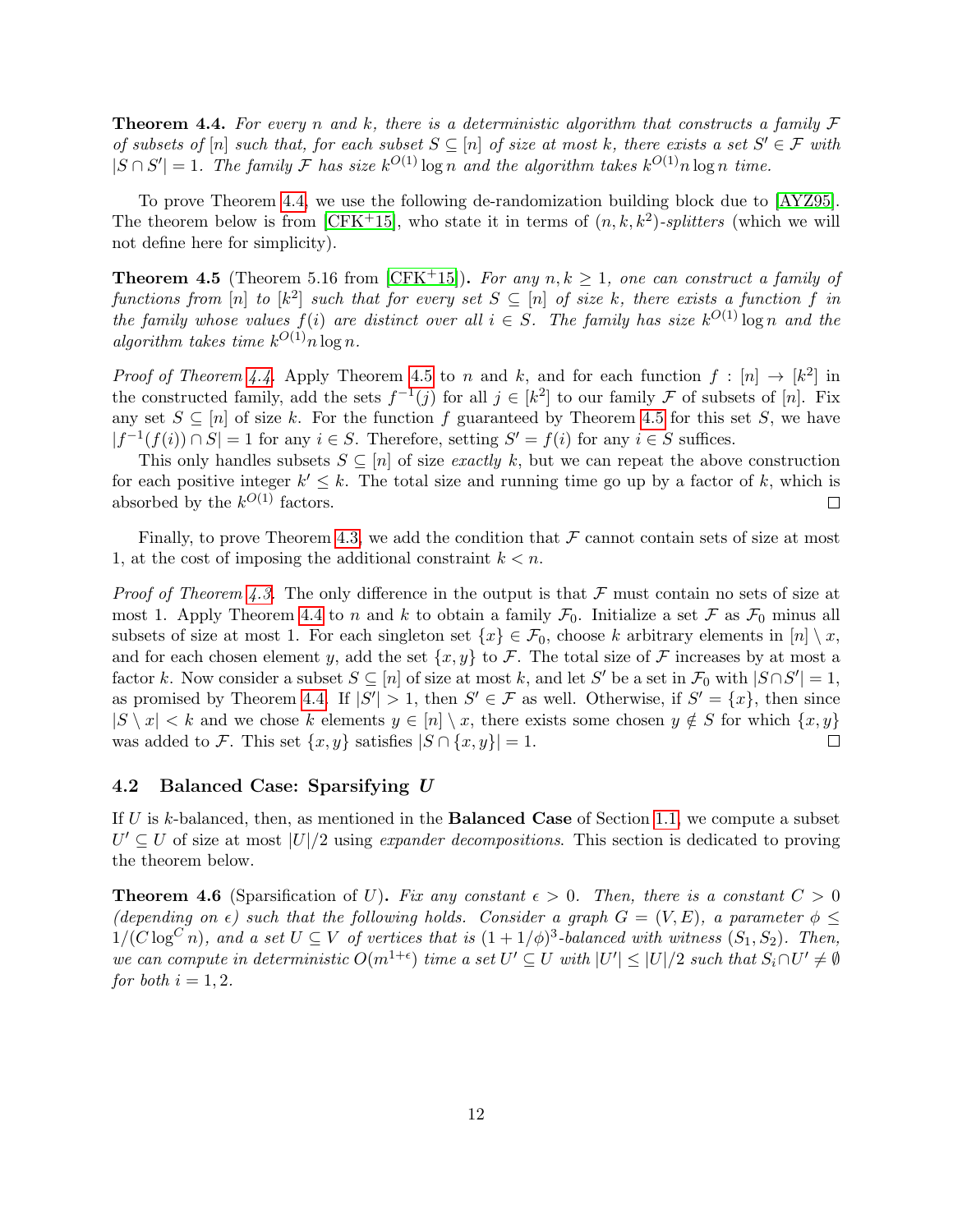#### 4.2.1 Expanders and Expander Decomposition

Given a graph  $G = (V, E, w)$ , we first introduce some notation. For disjoint vertex subsets  $V_1, \ldots, V_\ell \subseteq V$ , define  $E(V_1, \ldots, V_\ell)$  as the set of edges  $(u, v) \in E$  with  $u \in V_i$  and  $v \in V_j$  for some  $i \neq j$ . Recall that  $w(F)$  is the sum of weights of edges in F; i.e.,  $w(E(V_1, \ldots, V_\ell))$  is the sum of weights of edges with endpoints in different vertex sets in  $V_1, V_2, \ldots, V_\ell$ . In particular, for a cut  $(A, B)$ , we denote the edges in the cut both by  $E(A, B)$  as well as the previously introduced notation  $\partial A$  (or  $\partial B$ ), and the weight of the cut is correspondingly denoted  $w(E(A, B))$  as well as  $w(\partial A)$  (or  $w(\partial B)$ ). For a vector  $\mathbf{d} \in \mathbb{R}^V$  of entries on the vertices, define  $\mathbf{d}(v)$  as the entry of v in **d**, and for a subset  $U \subseteq V$ , define  $\mathbf{d}(U) := \sum_{v \in U} \mathbf{d}(v)$ .

We now introduce the concept of an expander "weighted" by *demands* on the vertices.

**Definition 4.7** (( $\phi$ , **d**)-expander). Consider a weighted graph  $G = (V, E, w)$  and a vector  $\mathbf{d} \in \mathbb{R}_{\geq 0}^V$ of nonnegative entries on the vertices (the "demands"). The graph G is a  $(\phi, d)$ -expander if for all subsets  $S \subseteq V$ ,

$$
\frac{w(\partial S)}{\min\{\mathbf{d}(S),\mathbf{d}(V\setminus S)\}} \ge \phi.
$$

Intuitively, to capture the intersection of a set with U, we will place demand  $\lambda$  at each vertex  $v \in U$ , where  $\lambda$  is the weight of the min-cut, and demand 0 at the remaining vertices. We now present a deterministic algorithm that computes our desired expander decomposition.

<span id="page-12-0"></span>**Theorem 4.8** (( $\phi$ , **d**)-expander decomposition algorithm). Fix any constant  $\epsilon > 0$  and parameter  $0 < \phi \leq (\log n)^{-O(1/\epsilon^4)}$ . Given a weighted graph  $G = (V, E, w)$  and a demand vector  $\mathbf{d} \in \mathbb{R}_{\geq 0}^V$ of nonnegative, polynomially-bounded entries on the vertices, there is a deterministic algorithm running in  $O(m^{1+\epsilon})$  time that partitions V into subsets  $V_1, \ldots, V_\ell$  such that

- 1. For each  $i \in [\ell],$  define the demands  $\mathbf{d}_i \in \mathbb{R}_{\geq 0}^{V_i}$  as  $\mathbf{d}_i(v) = \mathbf{d}(v) + w(E(\{v\}, V \setminus V_i))$  for all  $v \in V_i$ . Then, the graph  $G[V_i]$  is a  $(\phi, \mathbf{d}_i)$ -expander.
- 2. The total weight  $w(E(V_1, \ldots, V_\ell))$  of inter-cluster edges is  $(\log n)^{O(1/\epsilon^4)} \phi \mathbf{d}(V)$ .

The theorem is almost identical to Corollary 2.5 of [\[LS21\]](#page-19-10), except that  $\mathbf{d}_i(v) = \mathbf{d}(v) + w(E({v}, V \setminus$  $V_i$ ) instead of  $\mathbf{d}_i(v) = \mathbf{d}(v)$ . For completeness, we provide a proof of Theorem [4.8](#page-12-0) in [A](#page-20-5)ppendix A which uses Corollary 2.5 of [\[LS21\]](#page-19-10) as a black box.

#### 4.2.2 Sparsification Algorithm

Let  $\lambda \in [\lambda, 3\lambda]$  be a 3-approximation to the min-cut  $\lambda$ , which can be computed in deterministic  $O(m)$  time using the  $(2 + \delta)$ -approximation algorithm of Matula (for any  $\delta > 0$ ) [\[Mat93\]](#page-19-11). Set  $\phi := 1/(C \log^C n)$  for a sufficiently large constant  $C > 0$ , and let  $\epsilon > 0$  be the constant fixed by Theorem [1.1.](#page-1-2) We apply Theorem [4.8](#page-12-0) to G with parameters  $\epsilon, \phi$  and the demand vector  $\mathbf{d} \in \mathbb{R}_{\geq 0}^V$ satisfying  $\mathbf{d}(v) = \tilde{\lambda}$  for all  $v \in U$  and  $\mathbf{d}(v) = 0$  for all  $v \in V \setminus U$ . Observe that  $\mathbf{d}(V) = |U| \cdot \tilde{\lambda} \leq |U| \cdot 3\lambda$ . Let  $V_1, \ldots, V_\ell \subseteq V$  be the output, and for each  $i \in [\ell]$ , define  $U_i := V_i \cap U$ .

We now describe the procedure to select the subset  $U' \subseteq U$ . Call each cluster  $V_i$  trivial if  $U_i = \emptyset$ , small if  $1 \leq |U_i| \leq 1/\phi^2$ , and large if  $|U_i| > 1/\phi^2$ . The algorithm for selecting the set U' is simple:

– for each trivial cluster, do nothing;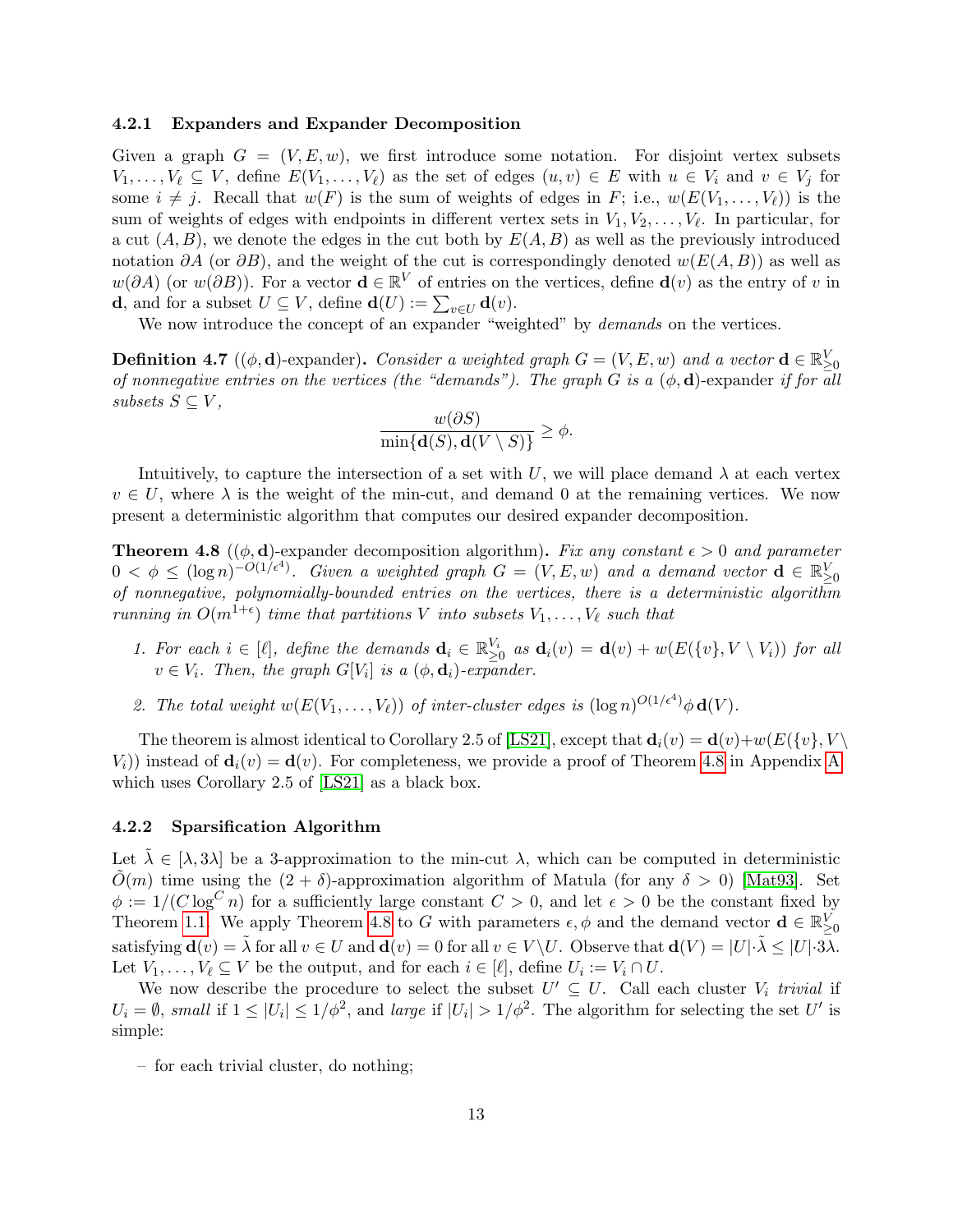- for each small cluster  $V_i$ , add an arbitrary vertex of  $U_i$  to  $U'$ ;
- for each large cluster  $V_j$ , add  $1 + 1/\phi$  arbitrary vertices of  $U_j$  to  $U'$ .

### 4.2.3 Size Bound

First, we prove the desired size bound of the sparsified set  $U'$ , which is one part of Theorem [4.6.](#page-11-0)

<span id="page-13-0"></span>**Claim 4.9.** There are at most  $\tilde{O}(\phi|U|)$  many clusters; that is,  $\ell \leq \tilde{O}(\phi|U|)$ .

*Proof.* Since  $\lambda$  is the min-cut of graph G, each cluster  $V_i$  has  $w(\partial V_i) \geq \lambda$ , so the total weight of inter-cluster edges is at least  $\ell\lambda/2$ . By the guarantee of Theorem [4.8,](#page-12-0) the total weight of inter-cluster edges is at most  $\tilde{O}(\phi \mathbf{d}(V)) = \tilde{O}(\phi |U|\lambda) \leq \tilde{O}(\phi |U|\lambda)$ . Putting these together gives  $\ell \leq \tilde{O}(\phi |U|)$ .  $\Box$ 

<span id="page-13-1"></span>**Corollary 4.10.** There exists a constant  $C > 0$  (depending on  $\epsilon$ ) such that if  $\phi \leq 1/(C \log^C n)$ , then the set U' constructed by the sparsification algorithm satisfies  $|U'| \leq |U|/2$ .

*Proof.* There are at most  $\tilde{O}(\phi|U|)$  small clusters by Claim [4.9,](#page-13-0) and there are at most  $\phi^2|U|$  large clusters. This gives

$$
|U'| \le \tilde{O}(\phi|U|) + \phi^2|U| \cdot (1 + 1/\phi) \le \tilde{O}(\phi|U|) \le \phi|U| \cdot \frac{C}{2} \log^C n
$$

for an appropriate constant  $C > 0$  (depending on  $\epsilon$ ). If  $\phi \leq 1/(C \log^C n)$ , then

$$
|U'| \le \phi |U| \cdot \frac{C}{2} \log^C n \le |U|/2.
$$

### 4.2.4 Hitting Both Sides of the Min-cut

In this section, we prove the "hitting" property of the sparsified set  $U'$  in Theorem [4.6,](#page-11-0) namely the guarantee that  $S_i \cap U' \neq \emptyset$  for both  $i = 1, 2$ .

The claim below says that the min-cut  $(A, B)$  cannot cut too "deeply" into the sets  $U_i$ . In particular, if a set  $U_i$  is large (say,  $|U_i| \gg 1/\phi$ ), then the min-cut cannot cut  $U_i$  evenly in the sense that  $|U_i \cap A| \approx |U_i \cap B|$ ; instead, we either have  $|U_i \cap A| \ll |U_i \cap B|$  or  $|U_i \cap A| \gg |U_i \cap B|$ .

<span id="page-13-2"></span>**Claim 4.11.** For any cut  $(A, B)$  of  $G$ , we have

$$
\sum_{i \in [\ell]} \min\{|U_i \cap A|, |U_i \cap B|\} \le \frac{w(E(A, B))}{\phi \lambda},
$$

where  $U_i := V_i \cap U$  for  $i \in [\ell]$ .

*Proof.* Since  $G[V_i]$  is a  $(\phi, \mathbf{d}_i)$ -expander, and since  $\mathbf{d}_i(S) \geq \mathbf{d}(S) = |U \cap S| \cdot \tilde{\lambda} \geq |U \cap S| \cdot \lambda$  for all subsets  $S \subseteq V_i$ , we have

$$
\frac{w(E(V_i \cap A, V_i \cap B))}{\min\{|U \cap (V_i \cap A)| \cdot \lambda, |U \cap (V_i \cap B)| \cdot \lambda\}} \ge \frac{w(E(V_i \cap A, V_i \cap B))}{\min\{d_i(U_i \cap A), d_i(U_i \cap B)\}} \ge \phi,
$$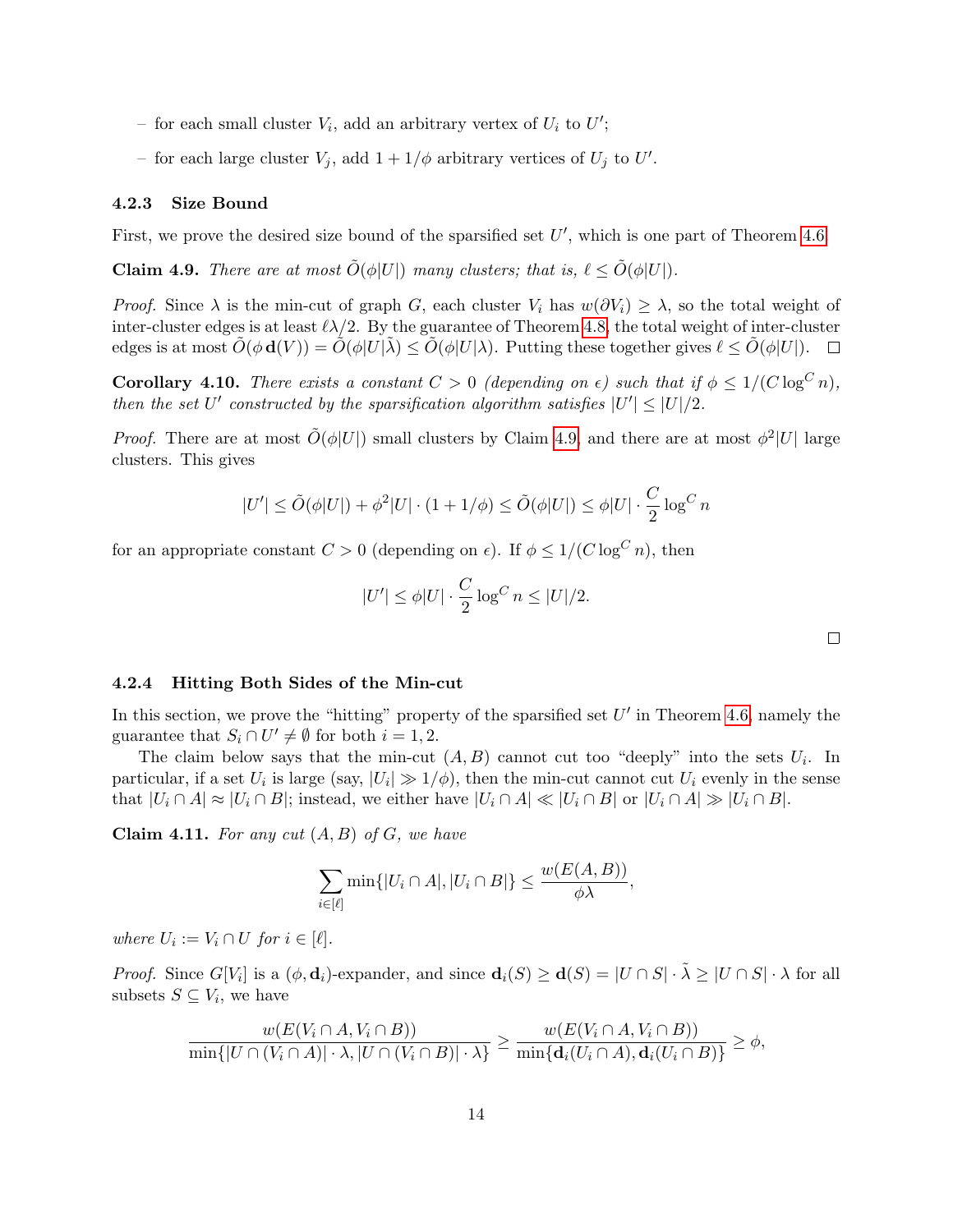which means that

$$
\min\{|U_i\cap A|\cdot\lambda, |U_i\cap B|\cdot\lambda\}=\min\{|U\cap (V_i\cap A)|\cdot\lambda, |U\cap (V_i\cap B)|\cdot\lambda\}\leq \frac{w(E(U_i\cap A, U_i\cap B))}{\phi}.
$$

Since  $E(V_i \cap A, V_i \cap B)$  is contained in  $E(A, B)$  and is disjoint over all i, we have

$$
\sum_{i \in [\ell]} w(E(V_i \cap A, V_i \cap B)) \leq w(E(A, B)).
$$

Putting things together,

$$
\sum_{i\in[\ell]} \min\{|U_i\cap A|, |U_i\cap B|\} \leq \frac{1}{\lambda} \sum_{i\in[\ell]} \frac{w(E(V_i\cap A, V_i\cap B))}{\phi} \leq \frac{w(E(A, B))}{\phi \lambda}.
$$

The next claim states that the min-cut can only cut a few clusters  $V_i$  in the sense that both sides of the min-cut intersect  $V_i$ , This implies that for the sets  $U_i \subseteq V_i$  in particular, all but a few of them actually satisfy  $U_i \cap A = \emptyset$  or  $U_i \cap B = \emptyset$ .

<span id="page-14-0"></span>**Claim 4.12.** Let C be one side of a min-cut (i.e.,  $w(\partial C) = \lambda$ ). Then, C cuts at most  $(1 + 1/\phi)$ clusters. (We say that C cuts cluster  $V_i$  if both  $C \cap V_i$  and  $V_i \setminus C$  are non-empty.)

*Proof.* Suppose for contradiction that C cuts more than  $(1 + 1/\phi)$  clusters. Fix a cluster  $V_i$  that is cut, and let  $A_i$  and  $B_i$  be  $C \cap V_i$  and  $V_i \setminus C$  (possibly swapped) so that  $w(E(A_i, V \setminus V_i)) \le$  $w(E(B_i, V \setminus V_i))$ . The edges  $E(A_i, B_i)$  are contained in  $\partial C$ , and across different clusters  $V_i$  that are cut, the edges  $E(A_i, B_i)$  are disjoint, so

$$
\sum_{i} w(E(A_i, B_i)) \le w(\partial C) = \lambda.
$$

Since C cuts more than  $(1 + 1/\phi)$  clusters, there exists a cluster  $V_i$  with

$$
w(E(A_i, B_i)) < \frac{w(\partial C)}{1 + 1/\phi} = \frac{\lambda}{1 + 1/\phi}.
$$

For all subsets  $S \subseteq V_i$ , we have

$$
\mathbf{d}_i(S) \ge \sum_{v \in S} w(E(\{v\}, V \setminus V_i)) = w(E(S, V \setminus V_i)).
$$

Since  $G[V_i]$  is a  $(\phi, \mathbf{d}_i)$ -expander,

$$
w(E(A_i, B_i)) \geq \phi \cdot \min\{\mathbf{d}_i(A_i), \mathbf{d}_i(B_i)\}\
$$
  
\n
$$
\geq \phi \cdot \min\{w(E(A_i, V \setminus V_i)), w(E(B_i. V \setminus V_i))\}\
$$
  
\n
$$
= \phi \cdot w(E(A_i, V \setminus V_i)).
$$

Consider the cut  $\partial A_i$ , which satisfies

$$
w(\partial A_i) = w(E(A_i, B_i)) + w(E(A_i, V \setminus V_i)) \le w(E(A_i, B_i)) + \frac{1}{\phi}w(E(A_i, B_i)) = \left(1 + \frac{1}{\phi}\right)w(E(A_i, B_i)) < \lambda,
$$
  
contradicting the fact that *C* is the min-cut

contradicting the fact that C is the min-cut.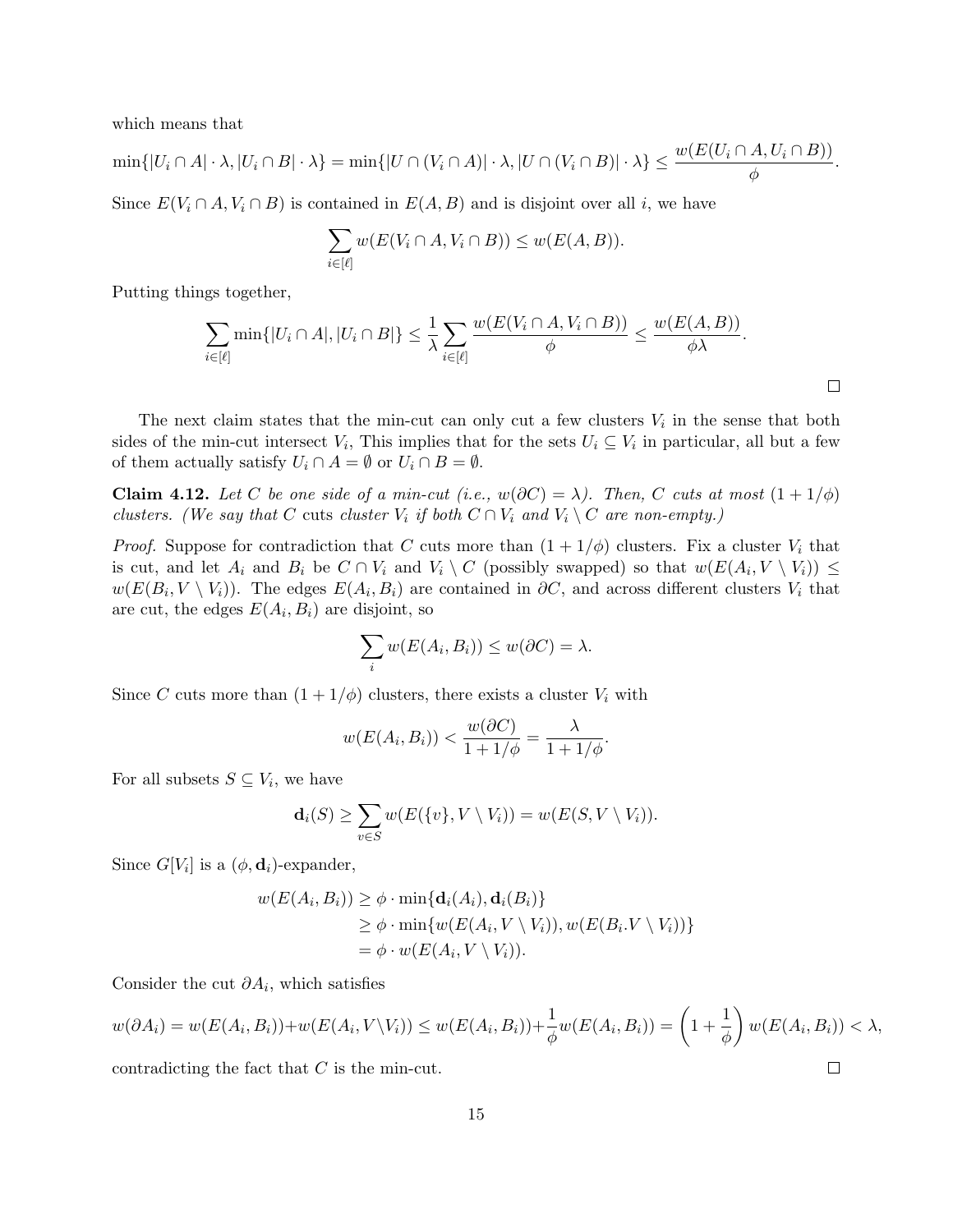Finally, we prove the "hitting" property of the sparsified set  $U'$ . This, along with Corollary [4.10,](#page-13-1) finishes the proof of Theorem [4.6.](#page-11-0)

**Lemma 4.13.** Suppose that U is  $(1 + 1/\phi)^3$ -balanced with witness  $(S_1, S_2)$ . Then, for the set U' constructed by the sparsification algorithm, we have  $S_i \cap U' \neq \emptyset$  for both  $i = 1, 2$ .

*Proof.* For each cluster  $V_i$ , by Claim [4.11,](#page-13-2)

$$
\min\{|U_i\cap A|, |U_i\cap B|\} \le \frac{w(E(A,B))}{\phi\lambda} \le \frac{1}{\phi}.
$$

In other words, either  $|S_1 \cap U_i| \leq 1/\phi$  or  $|S_2 \cap U_i| \leq 1/\phi$ . Call a cluster  $V_i$ :

- 1. white if  $S_1 \cap U_i = \emptyset$  (i.e.,  $U_i \subseteq S_2$ ).
- 2. light gray if  $0 < |S_1 \cap U_i| \leq |S_2 \cap U_i| < |U_i|$ , which implies that  $0 < |S_1 \cap U_i| \leq 1/\phi$ .
- 3. dark gray if  $0 < |S_2 \cap U_i| < |S_1 \cap U_i| < |U_i|$ , which implies that  $0 < |S_2 \cap U_i| \leq 1/\phi$ .
- 4. black if  $S_2 \cap U_i = \emptyset$  (i.e.,  $U_i \subseteq S_1$ ).

Every cluster must be one of the four colors, and by Claim [4.12,](#page-14-0) there are at most  $(1+1/\phi)$  many (light or dark) gray clusters since  $U_i \cap S_1, U_i \cap S_2 \neq \emptyset$  implies that  $S_1$  cuts cluster  $V_i$ . Note that since we are only considering clusters  $V_i$  such that  $U_i \neq \emptyset$ , it must be that for a white cluster, we have  $|S_2 \cap U_i| \neq \emptyset$ , and similarly, for a black cluster, we have  $|S_1 \cap U_i| \neq \emptyset$ . There are now a few cases:

- 1. There are no large clusters. In this case, if there is at least one white and one black small cluster, then the vertices from these clusters added to  $U'$  are in  $S_2$  and  $S_1$ , respectively. Otherwise, assume w.l.o.g. that there are no black clusters. Since there are at most  $(1+1/\phi)$ gray clusters in total,  $|S_1 \cap U| \leq (1 + 1/\phi) \cdot 1/\phi^2$ , contradicting our assumption that min{ $|S_1 \cap U|$  $|U|, |S_2 \cap U|\} \ge (1 + 1/\phi)^3$ .
- 2. There are large clusters, but all of them are white or light gray. Let  $V_i$  be a large white or light gray cluster. Since we select  $1+1/\phi$  vertices of  $U_i$ , and  $|S_1 \cap U_i| = \min\{|S_1 \cap U_i|, |S_2 \cap U_i|\} \le$  $1/\phi$ , we must select at least one vertex not in  $S_1$ . Therefore,  $S_2 \cap U' \neq \emptyset$ . If there is at least one black cluster, then the selected vertex in there is in  $U'$ , so  $S_1 \cap U' \neq \emptyset$  too, and we are done.

So, assume that there is no black cluster. Since all large clusters are light gray (or white),  $|S_1 \cap U_i| \leq 1/\phi$  for all large clusters  $V_i$ . Moreover, by definition of small clusters,  $|S_1 \cap U_i| \leq$  $|U_i| \leq 1/\phi^2$  for all small clusters  $V_i$ . Since there are at most  $(1+1/\phi)$  gray clusters by Claim [4.12,](#page-14-0)

$$
|S_1 \cap U| = \sum_{i:V_i \text{ small}} |S_1 \cap U_i| + \sum_{i:V_i \text{ large}} |S_1 \cap U_i|
$$
  

$$
\leq \left(1 + \frac{1}{\phi}\right) \cdot \frac{1}{\phi^2} + \left(1 + \frac{1}{\phi}\right) \cdot \frac{1}{\phi} = 2\left(1 + \frac{1}{\phi}\right) \cdot \frac{1}{\phi} < \left(1 + \frac{1}{\phi}\right)^3,
$$

a contradiction.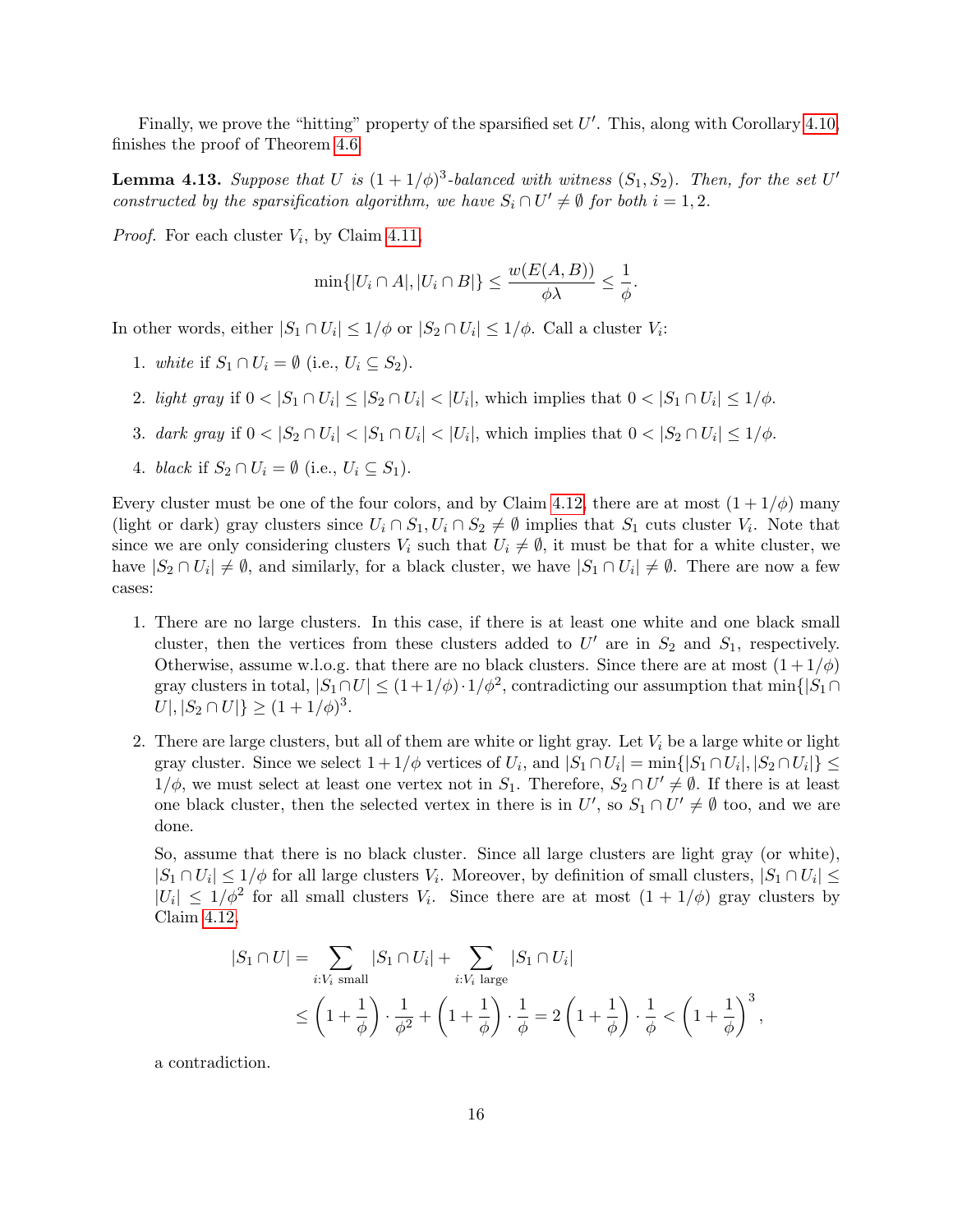- 3. There are large clusters, but all of them are black or dark gray. Symmetric case to (2) with  $S_1$  replaced with  $S_2$ .
- 4. There is at least one black or dark gray large cluster  $V_i$ , and at least one white or light gray large cluster  $V_j$ . In this case, since we select  $1 + 1/\phi$  vertices of  $U_i$  and  $|S_2 \cap U_i|$  =  $\min\{|S_1 \cap U_i|, |S_2 \cap U_i|\} \leq 1/\phi$ , we must select at least one vertex in  $S_1$ . Similarly, we must select at least one vertex in  $U_j$  that is in  $S_2$ .

5 Conclusion

We gave a deterministic algorithm for finding a minimum cut in undirected graphs that uses  $O(\log^{O(1)} n)$  calls to any maximum flow algorithm. Using the current best deterministic maximum  $\tilde{O}(\log^{10.7} h)$  cans to any maximum now algorithm. Using the current best deterministic maximum flow algorithms, this yields an overall running time of  $\tilde{O}(m \cdot \min(\sqrt{m}, n^{2/3}))$  for weighted graphs, and  $m^{4/3+o(1)}$  for unweighted (multi)-graphs. This marks the first improvement for this problem since a running time bound of  $\tilde{O}(mn)$  was established by several papers in the early 1990s.

Our result is obtained as an application of a new technique that we call isolating cuts. Our main observation is that, given a subset of vertices called terminals, using  $O(\log n)$  maximum flow calls, we can find the minimum cuts separating each individual terminal from the rest of the terminals. This immediately yields a simple randomized minimum cut algorithm, and our eventual deterministic algorithm can be viewed as a derandomization of this randomized algorithm. In fact, we obtain the same running time for the more general Steiner connectivity problem, where we are given a subset of terminals and need to find the minimum weight cut with at least one terminal on each side of the cut. For this latter problem, our algorithm is an improvement on even the best randomized algorithm that was previously known.

The immediate open problem suggested by our result is an  $m^{1+o(1)}$ -time deterministic minimum cut algorithm, which has already been obtained by Li [\[Li21\]](#page-19-4) since the first publication of our work. We believe the isolating cuts technique can be a crucial component in solving other longstanding questions in graphs algorithms as well. One particularly fascinating question is to break the existing 60-year old barrier for the all-pairs minimum cuts problem. In spite of much effort, the state of the art for this latter problem (on general, weighted graphs) remains the classic 1961 algorithm of Gomory and Hu that reduces it to  $n-1$  maximum flow calls. It is entirely plausible, however, that this problem can actually be solved using just  $O(\log^{O(1)} n)$  maximum flow calls, and we believe the isolating cuts technique can be a valuable technical tool for this purpose.

# Acknowledgements

JL was supported in part by NSF award CCF-1907820. DP was supported in part by NSF award CCF-1955703 and an NSF CAREER award CCF-1750140. DP would like to thank David Karger who first introduced him to the deterministic minimum cut problem a decade ago.

# References

<span id="page-16-0"></span>[ACL07] Reid Andersen, Fan R. K. Chung, and Kevin J. Lang. Using pagerank to locally partition a graph. Internet Mathematics, 4(1):35–64, 2007.

 $\Box$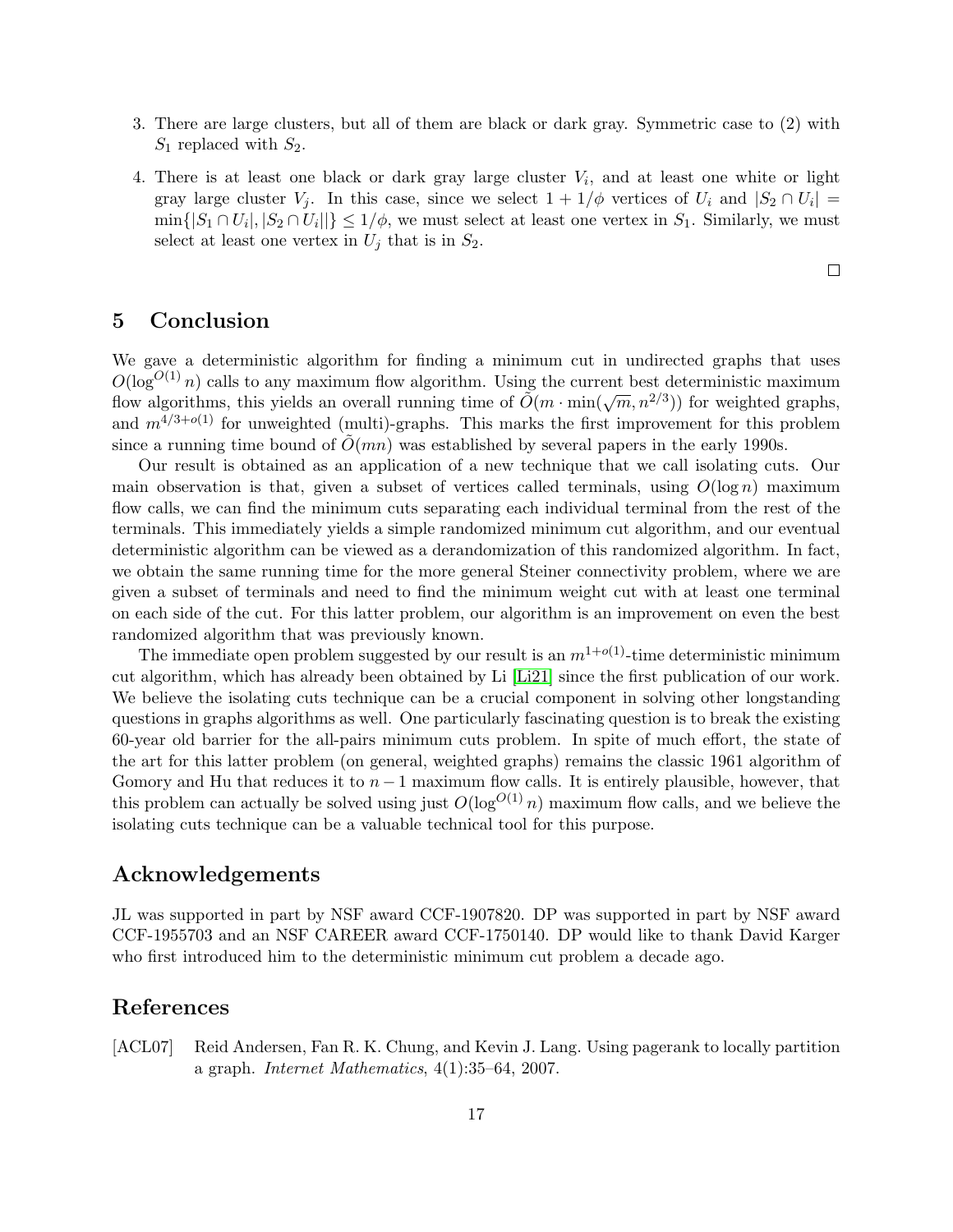- <span id="page-17-6"></span>[AKL+21] Amir Abboud, Robert Krauthgamer, Jason Li, Debmalya Panigrahi, Thatchaphol Saranurak, and Ohad Trabelsi. Gomory-hu tree in subcubic time. CoRR, abs/2111.04958, 2021.
- <span id="page-17-5"></span>[AKT21a] Amir Abboud, Robert Krauthgamer, and Ohad Trabelsi. APMF < apsp? gomoryhu tree for unweighted graphs in almost-quadratic time. In Foundations of Computer Science (FOCS), 2021 IEEE 62nd Annual Symposium on, 2021.
- <span id="page-17-4"></span>[AKT21b] Amir Abboud, Robert Krauthgamer, and Ohad Trabelsi. Subcubic algorithms for gomory-hu tree in unweighted graphs. In Samir Khuller and Virginia Vassilevska Williams, editors, *STOC* '21: 53rd Annual ACM SIGACT Symposium on Theory of Computing, Virtual Event, Italy, June 21-25, 2021, pages 1725–1737. ACM, 2021.
- <span id="page-17-9"></span>[AYZ95] Noga Alon, Raphael Yuster, and Uri Zwick. Color-coding. Journal of the ACM (JACM), 42(4):844–856, 1995.
- <span id="page-17-2"></span>[BHKP07] Anand Bhalgat, Ramesh Hariharan, Telikepalli Kavitha, and Debmalya Panigrahi. An  $\tilde{\sigma}(mn)$  gomory-hu tree construction algorithm for unweighted graphs. In David S. Johnson and Uriel Feige, editors, *Proceedings of the 39th Annual ACM Symposium on Theory* of Computing, San Diego, California, USA, June 11-13, 2007, pages 605–614. ACM, 2007.
- <span id="page-17-1"></span>[BHKP08] Anand Bhalgat, Ramesh Hariharan, Telikepalli Kavitha, and Debmalya Panigrahi. Fast edge splitting and edmonds' arborescence construction for unweighted graphs. In Shang-Hua Teng, editor, Proceedings of the Nineteenth Annual ACM-SIAM Symposium on Discrete Algorithms, SODA 2008, San Francisco, California, USA, January 20-22, 2008, pages 455–464. SIAM, 2008.
- <span id="page-17-10"></span>[CFK+15] Marek Cygan, Fedor V. Fomin, Lukasz Kowalik, Daniel Lokshtanov, D´aniel Marx, Marcin Pilipczuk, Michał Pilipczuk, and Saket Saurabh. Parameterized algorithms. Springer, Cham, 2015.
- <span id="page-17-0"></span>[CH03] Richard Cole and Ramesh Hariharan. A fast algorithm for computing steiner edge connectivity. In Lawrence L. Larmore and Michel X. Goemans, editors, Proceedings of the 35th Annual ACM Symposium on Theory of Computing, June 9-11, 2003, San Diego, CA, USA, pages 167–176. ACM, 2003.
- <span id="page-17-3"></span>[CKL+22] Li Chen, Rasmus Kyng, Yang P. Liu, Richard Peng, Maximilian Probst Gutenberg, and Sushant Sachdeva. Maximum flow and minimum-cost flow in almost-linear time. CoRR, abs/2203.00671, 2022.
- <span id="page-17-7"></span>[CLP22a] Ruoxu Cen, Jason Li, and Debmalya Panigrahi. Augmenting edge connectivity via isolating cuts. In Joseph (Seffi) Naor and Niv Buchbinder, editors, Proceedings of the 2022 ACM-SIAM Symposium on Discrete Algorithms, SODA 2022, Virtual Conference / Alexandria, VA, USA, January 9 - 12, 2022, pages 3237–3252. SIAM, 2022.
- <span id="page-17-8"></span>[CLP22b] Ruoxu Cen, Jason Li, and Debmalya Panigrahi. Edge connectivity augmentation in near-linear time. CoRR, abs/2205.04636, 2022.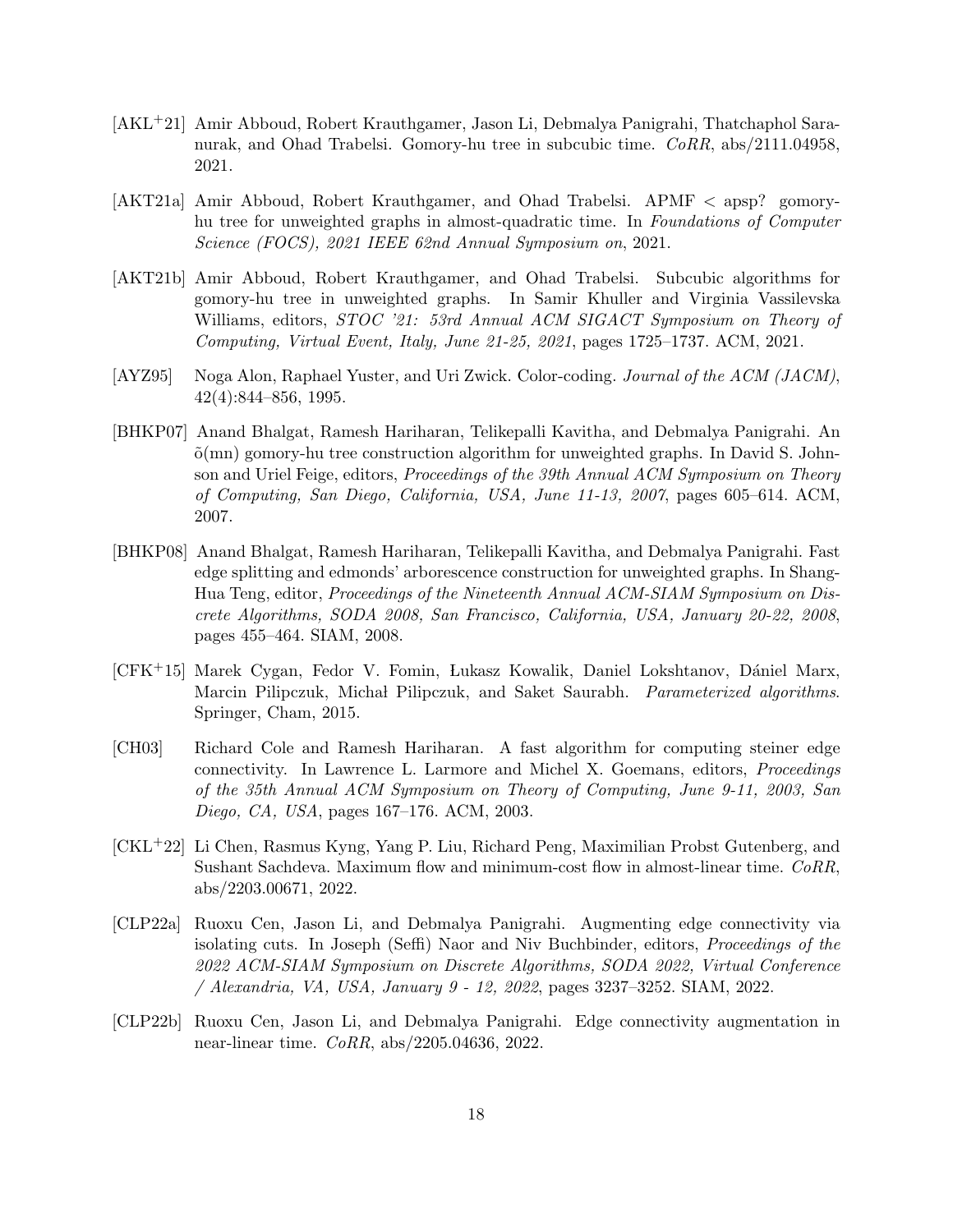- <span id="page-18-12"></span>[CQ21] Chandra Chekuri and Kent Quanrud. Isolating cuts, (bi-)submodularity, and faster algorithms for connectivity. In Nikhil Bansal, Emanuela Merelli, and James Worrell, editors, 48th International Colloquium on Automata, Languages, and Programming, ICALP 2021, July 12-16, 2021, Glasgow, Scotland (Virtual Conference), volume 198 of  $LIPIcs$ , pages 50:1–50:20. Schloss Dagstuhl - Leibniz-Zentrum für Informatik, 2021.
- <span id="page-18-9"></span>[DV94] Yefim Dinitz and Alek Vainshtein. The connectivity carcass of a vertex subset in a graph and its incremental maintenance. In Frank Thomson Leighton and Michael T. Goodrich, editors, Proceedings of the Twenty-Sixth Annual ACM Symposium on Theory of Computing, 23-25 May 1994, Montréal, Québec, Canada, pages 716–725. ACM, 1994.
- <span id="page-18-7"></span>[Gab95] Harold N Gabow. A matroid approach to finding edge connectivity and packing arborescences. Journal of Computer and System Sciences, 50(2):259–273, 1995.
- <span id="page-18-0"></span>[GH61] Ralph E Gomory and Tien Chung Hu. Multi-terminal network flows. Journal of the Society for Industrial and Applied Mathematics, 9(4):551–570, 1961.
- <span id="page-18-3"></span>[GR98] Andrew V Goldberg and Satish Rao. Beyond the flow decomposition barrier. Journal of the ACM (JACM), 45(5):783–797, 1998.
- <span id="page-18-2"></span>[GT88] Andrew V. Goldberg and Robert Endre Tarjan. A new approach to the maximum-flow problem. J. ACM, 35(4):921–940, 1988.
- <span id="page-18-10"></span>[HKP07] Ramesh Hariharan, Telikepalli Kavitha, and Debmalya Panigrahi. Efficient algorithms for computing all low s-t edge connectivities and related problems. In Nikhil Bansal, Kirk Pruhs, and Clifford Stein, editors, Proceedings of the Eighteenth Annual ACM-SIAM Symposium on Discrete Algorithms, SODA 2007, New Orleans, Louisiana, USA, January 7-9, 2007, pages 127–136. SIAM, 2007.
- <span id="page-18-1"></span>[HO92] Jianxiu Hao and James B Orlin. A faster algorithm for finding the minimum cut in a graph. In Proceedings of the third annual ACM-SIAM symposium on Discrete algorithms, pages 165–174. Society for Industrial and Applied Mathematics, 1992.
- <span id="page-18-11"></span>[HRG96] Monika Rauch Henzinger, Satish Rao, and Harold N. Gabow. Computing vertex connectivity: New bounds from old techniques. In 37th Annual Symposium on Foundations of Computer Science, FOCS '96, Burlington, Vermont, USA, 14-16 October, 1996, pages 462–471. IEEE Computer Society, 1996.
- <span id="page-18-8"></span>[HRW17] Monika Henzinger, Satish Rao, and Di Wang. Local flow partitioning for faster edge connectivity. In Proceedings of the Twenty-Eighth Annual ACM-SIAM Symposium on Discrete Algorithms, SODA 2017, Barcelona, Spain, Hotel Porta Fira, January 16-19, pages 1919–1938, 2017.
- <span id="page-18-4"></span>[Kar93] David R Karger. Global min-cuts in rnc, and other ramifications of a simple min-cut algorithm. In SODA, volume 93, pages 21–30, 1993.
- <span id="page-18-6"></span>[Kar00] David R. Karger. Minimum cuts in near-linear time. J. ACM, 47(1):46–76, 2000.
- <span id="page-18-5"></span>[KS96] David R Karger and Clifford Stein. A new approach to the minimum cut problem. Journal of the ACM (JACM), 43(4):601–640, 1996.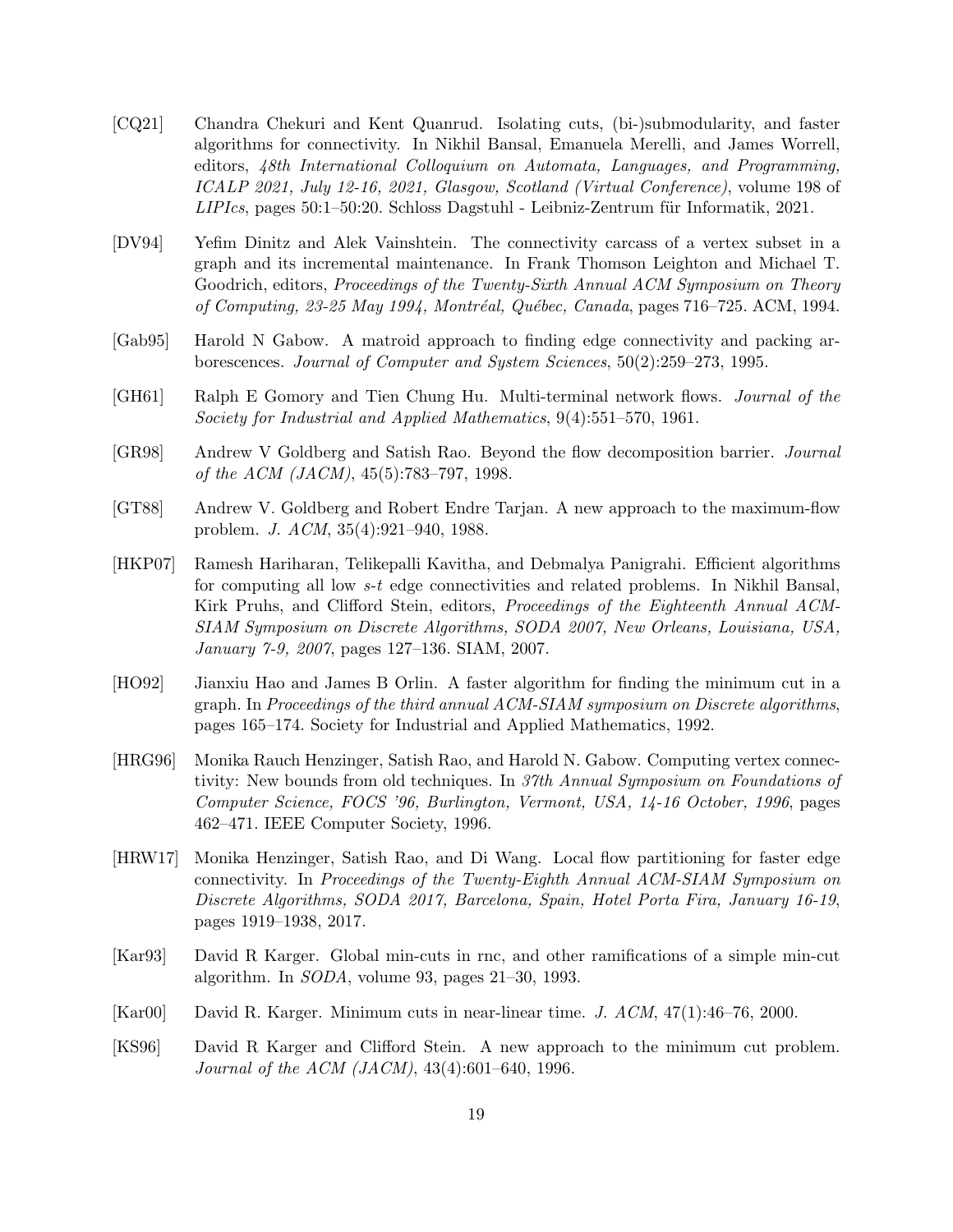- <span id="page-19-2"></span>[KT18] Ken-ichi Kawarabayashi and Mikkel Thorup. Deterministic edge connectivity in nearlinear time. Journal of the ACM  $(JACM)$ , 66(1):1–50, 2018.
- <span id="page-19-4"></span>[Li21] Jason Li. Deterministic mincut in almost-linear time. In Samir Khuller and Virginia Vassilevska Williams, editors, STOC '21: 53rd Annual ACM SIGACT Symposium on Theory of Computing, Virtual Event, Italy, June 21-25, 2021, pages 384–395. ACM, 2021.
- <span id="page-19-6"></span>[LNP+21] Jason Li, Danupon Nanongkai, Debmalya Panigrahi, Thatchaphol Saranurak, and Sorrachai Yingchareonthawornchai. Vertex connectivity in poly-logarithmic max-flows. In Samir Khuller and Virginia Vassilevska Williams, editors, STOC '21: 53rd Annual ACM SIGACT Symposium on Theory of Computing, Virtual Event, Italy, June 21-25, 2021, pages 317–329. ACM, 2021.
- <span id="page-19-12"></span>[LNPS22] Jason Li, Danupon Nanongkai, Debmalya Panigrahi, and Thatchaphol Saranurak. Fair cuts, approximate isolating cuts, and approximate gomory-hu trees in near-linear time. arXiv preprint arXiv:2203.00751, 2022.
- <span id="page-19-5"></span>[LP21] Jason Li and Debmalya Panigrahi. Approximate gomory-hu tree is faster than n - 1 max-flows. In Samir Khuller and Virginia Vassilevska Williams, editors, STOC '21: 53rd Annual ACM SIGACT Symposium on Theory of Computing, Virtual Event, Italy, June 21-25, 2021, pages 1738–1748. ACM, 2021.
- <span id="page-19-7"></span>[LPS21] Jason Li, Debmalya Panigrahi, and Thatchaphol Saranurak. A nearly optimal all-pairs min-cuts algorithm in simple graphs. In Foundations of Computer Science (FOCS), 2021 IEEE 62nd Annual Symposium on, 2021.
- <span id="page-19-3"></span>[LS20] Yang P Liu and Aaron Sidford. Faster divergence maximization for faster maximum flow. arXiv preprint arXiv:2003.08929, 2020.
- <span id="page-19-10"></span>[LS21] Jason Li and Thatchaphol Saranurak. Deterministic weighted expander decomposition in almost-linear time. arXiv preprint arXiv:2106.01567, 2021.
- <span id="page-19-11"></span>[Mat93] David W Matula. A linear time  $2+\varepsilon$  approximation algorithm for edge connectivity. In Proceedings of the fourth annual ACM-SIAM Symposium on Discrete algorithms, pages 500–504, 1993.
- <span id="page-19-8"></span>[MN21] Sagnik Mukhopadhyay and Danupon Nanongkai. A note on isolating cut lemma for submodular function minimization. CoRR, abs/2103.15724, 2021.
- <span id="page-19-0"></span>[NI92a] Hiroshi Nagamochi and Toshihide Ibaraki. Computing edge-connectivity in multigraphs and capacitated graphs. SIAM Journal on Discrete Mathematics, 5(1):54–66, 1992.
- <span id="page-19-1"></span>[NI92b] Hiroshi Nagamochi and Toshihide Ibaraki. A linear-time algorithm for finding a sparse k-connected spanning subgraph of a k-connected graph. Algorithmica, 7(5&6):583–596, 1992.
- <span id="page-19-9"></span>[NSY19a] Danupon Nanongkai, Thatchaphol Saranurak, and Sorrachai Yingchareonthawornchai. Breaking quadratic time for small vertex connectivity and an approximation scheme. In Proceedings of the 51st Annual ACM SIGACT Symposium on Theory of Computing, STOC 2019, Phoenix, AZ, USA, June 23-26, 2019., pages 241–252, 2019.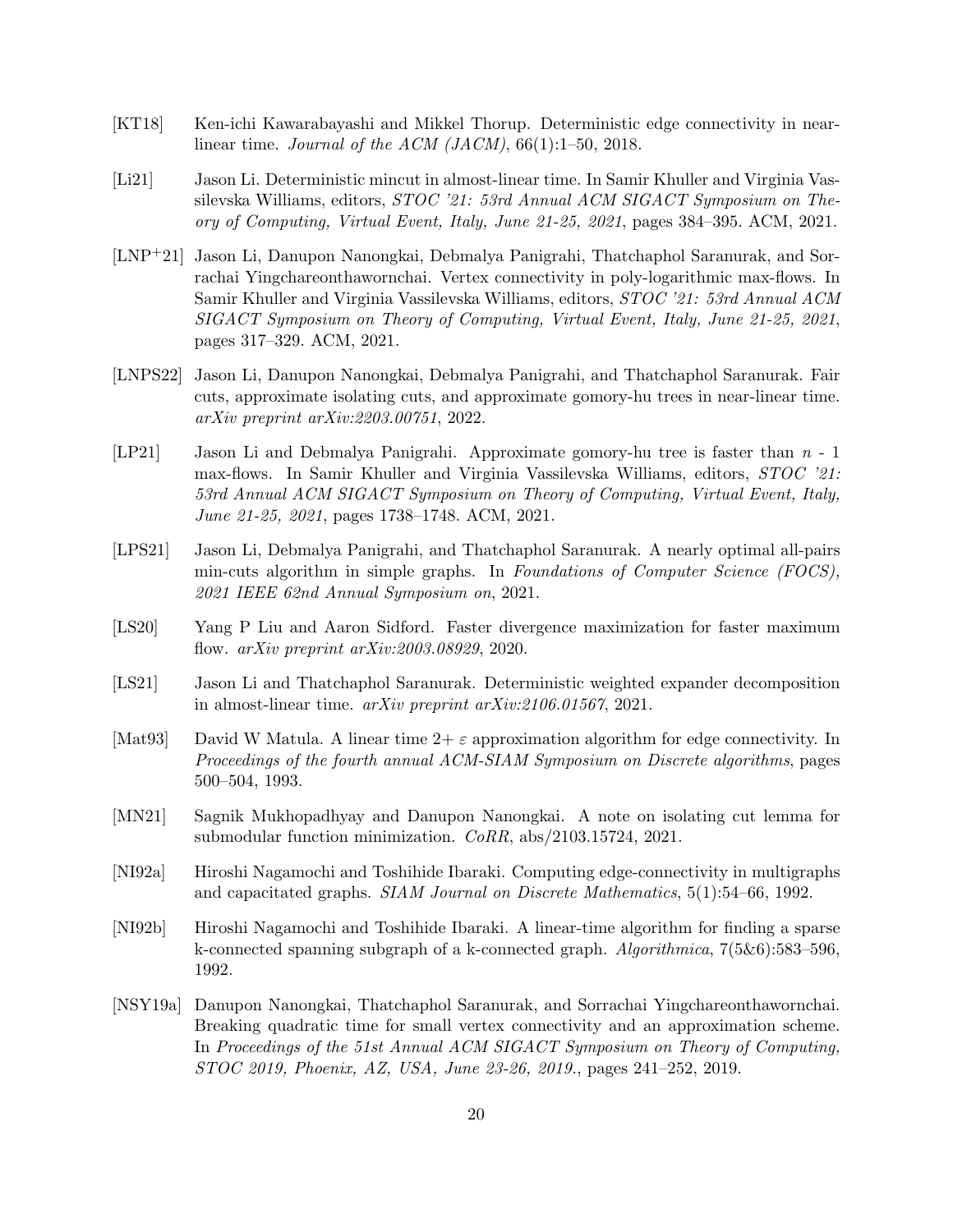- <span id="page-20-4"></span>[NSY19b] Danupon Nanongkai, Thatchaphol Saranurak, and Sorrachai Yingchareonthawornchai. Computing and testing small vertex connectivity in near-linear time and queries. arXiv preprint arXiv:1905.05329, 2019.
- <span id="page-20-3"></span>[OA14] Lorenzo Orecchia and Zeyuan Allen Zhu. Flow-based algorithms for local graph clustering. In Proceedings of the Twenty-Fifth Annual ACM-SIAM Symposium on Discrete Algorithms, SODA 2014, Portland, Oregon, USA, January 5-7, 2014, pages 1267–1286, 2014.
- <span id="page-20-2"></span>[ST03] Daniel A. Spielman and Shang-Hua Teng. Solving sparse, symmetric, diagonallydominant linear systems in time  $0(m^{1.31})$ . In 44th Symposium on Foundations of Computer Science (FOCS 2003), 11-14 October 2003, Cambridge, MA, USA, Proceedings, pages 416–427, 2003.
- <span id="page-20-0"></span>[SW97] Mechthild Stoer and Frank Wagner. A simple min-cut algorithm. Journal of the ACM  $(JACM), 44(4):585-591, 1997.$
- <span id="page-20-6"></span>[SW19] Thatchaphol Saranurak and Di Wang. Expander decomposition and pruning: Faster, stronger, and simpler. In SODA, pages 2616–2635. SIAM, 2019.
- <span id="page-20-1"></span>[Zha21] Tianyi Zhang. Faster cut-equivalent trees in simple graphs. CoRR, abs/2106.03305, 2021.

# <span id="page-20-5"></span>A Weighted Expander Decomposition

In this section, we prove Theorem [4.8,](#page-12-0) restated below.

**Theorem 4.8** (( $\phi$ , **d**)-expander decomposition algorithm). Fix any constant  $\epsilon > 0$  and parameter  $0 < \phi \leq (\log n)^{-O(1/\epsilon^4)}$ . Given a weighted graph  $G = (V, E, w)$  and a demand vector  $\mathbf{d} \in \mathbb{R}_{\geq 0}^V$ of nonnegative, polynomially-bounded entries on the vertices, there is a deterministic algorithm running in  $O(m^{1+\epsilon})$  time that partitions V into subsets  $V_1, \ldots, V_\ell$  such that

- 1. For each  $i \in [\ell],$  define the demands  $\mathbf{d}_i \in \mathbb{R}_{\geq 0}^{V_i}$  as  $\mathbf{d}_i(v) = \mathbf{d}(v) + w(E(\{v\}, V \setminus V_i))$  for all  $v \in V_i$ . Then, the graph  $G[V_i]$  is a  $(\phi, \mathbf{d}_i)$ -expander.
- 2. The total weight  $w(E(V_1, \ldots, V_\ell))$  of inter-cluster edges is  $(\log n)^{O(1/\epsilon^4)} \phi \mathbf{d}(V)$ .

As discussed right below the statement of Theorem [4.8,](#page-12-0) we use Corollary 2.5 of [\[LS21\]](#page-19-10) as a black box. It is identical to Theorem [4.8](#page-12-0) except that  $\mathbf{d}_i(v) = \mathbf{d}(v)$  instead of  $\mathbf{d}(v) + w(E({v}, V \setminus V_i)).$ To avoid confusion, we use  $\mathbf{d}|_{V_i}$  to denote this new definition.

<span id="page-20-7"></span>**Theorem A.1** (Corollary 2.5 of [\[LS21\]](#page-19-10)). Fix any constant  $\epsilon > 0$  and any parameter  $\phi > 0$ . Given a weighted graph  $G = (V, E, w)$  and a demand vector  $\mathbf{d} \in \mathbb{R}_{\geq 0}^V$  of nonnegative, polynomially-bounded entries on the vertices, there is a deterministic algorithm running in  $O(m^{1+\epsilon})$  time that partitions V into subsets  $V_1, \ldots, V_\ell$  such that

- 1. For each  $i \in [\ell],$  define the demands  $\mathbf{d}|_{V_i} \in \mathbb{R}_{\geq 0}^{V_i}$  as  $\mathbf{d}$  restricted to  $V_i$ :  $\mathbf{d}|_{V_i}(v) = \mathbf{d}(v)$  for all  $v \in V_i$ . Then, the graph  $G[V_i]$  is a  $(\phi, \mathbf{d}|_{V_i})$ -expander.
- 2. The total weight  $w(E(V_1, \ldots, V_\ell))$  of inter-cluster edges is  $(\log n)^{O(1/\epsilon^4)} \phi \mathbf{d}(V)$ .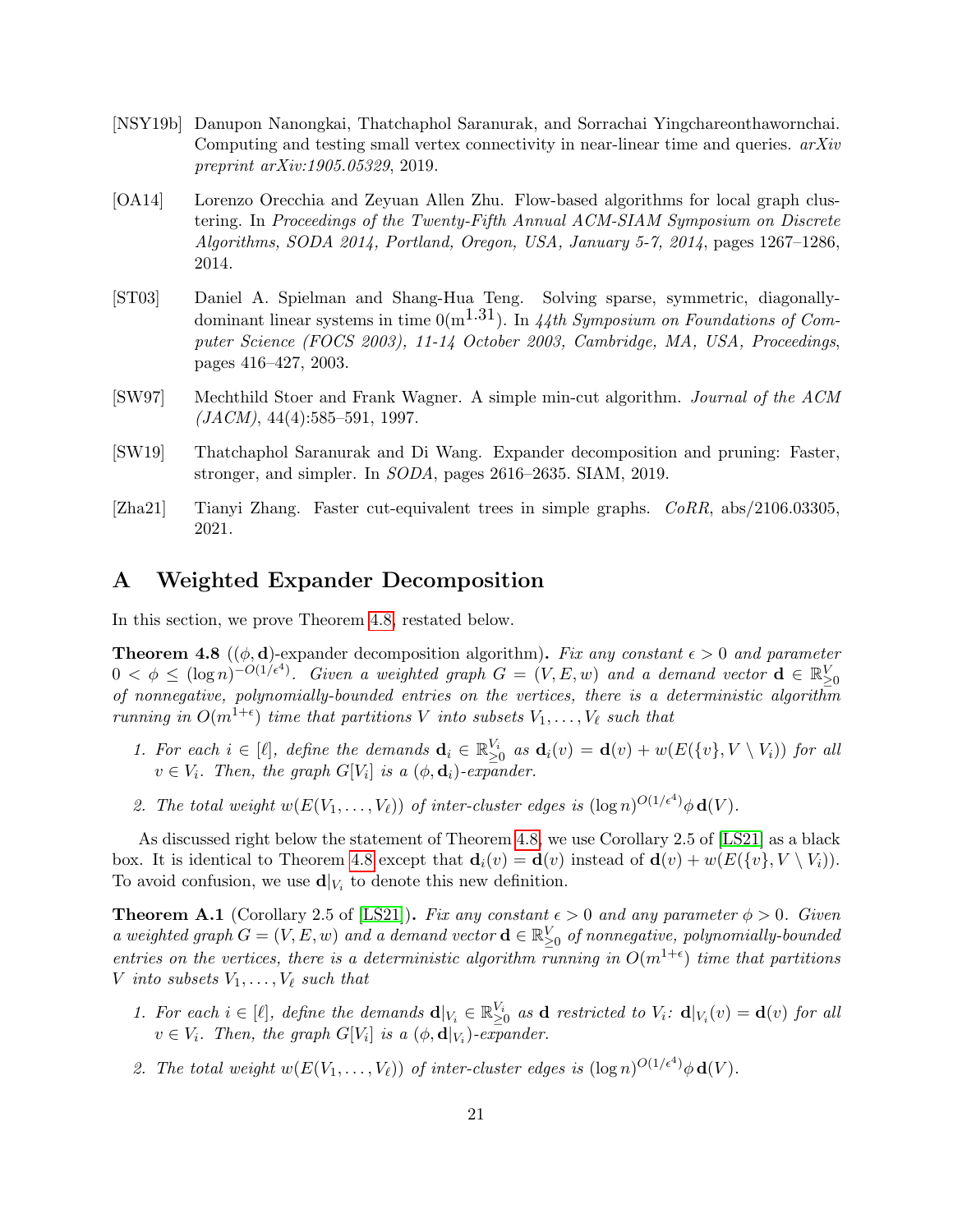We also need the flow subroutine below as a "trimming" step, following the expander decom-position framework of [\[SW19\]](#page-20-6). It is identical to Theorem 1.5 of [\[LNPS22\]](#page-19-12) with the setting  $\epsilon = 1/2$ , except that paper phrases the result in terms of *fair cuts*; for simplicity, we do not define the concept here.<sup>[6](#page-21-0)</sup>

<span id="page-21-1"></span>**Lemma A.2.** Given a weighted graph  $G = (V, E)$  and two distinct vertices  $s, t \in V$ , we can find in deterministic  $m^{1+o(1)}$  time a 2-approximate s–t mincut  $S \subseteq V$  ( $s \in S$ ,  $t \notin S$ ) and a feasible s–t flow f such that for each edge  $e \in \partial S$ , flow f sends at least 1/2 fraction of the capacity of e in the direction from S to  $V \setminus S$ .

We now prove Theorem [4.8.](#page-12-0) Apply Theorem [A.1](#page-20-7) to obtain a partition  $V_1, \ldots, V_\ell$  with  $w(E(V_1,\ldots,V_\ell)) \leq \alpha \phi \mathbf{d}(V)$  for some  $\alpha = (\log n)^{O(1/\epsilon^4)}$ . For each  $V_i$  with  $\mathbf{d}(V_i) \leq 2\mathbf{d}(V)/3$ , we recursively apply the algorithm on graph  $G[V_i]$  with demands  $\mathbf{d}(v) + w(E(\{v\}, V \setminus V_i))$ . Note that  $\mathbf{d}_i(V_i) = \mathbf{d}(V_i) + w(\partial V_i) \leq 2\mathbf{d}(V)/3 + \alpha \phi \mathbf{d}(V) \leq 3\mathbf{d}(V)/4$  for small enough  $\phi \ll 1/\alpha$ , so we make progress with respect to total demand.

If there is a (unique)  $V_i$  with  $\mathbf{d}(V_i) > 2\mathbf{d}(V)/3$ , then we "trim" it as follows. Add a source vertex s, and for each vertex  $v \in V_i$  with  $E(v, V \setminus V_i) \neq \emptyset$ , add an edge  $(s, v)$  of weight  $\frac{1}{12\alpha}w(E(v, V \setminus V_i))$ . Add a new vertex t, and for each vertex  $v \in V_i$  with  $\mathbf{d}(v) > 0$ , add an edge  $(v, t)$  of weight φ  $\frac{\varphi}{2}d(v)$ . Call Lemma [A.2](#page-21-1) on graph  $G_i$ , and let  $S_i \subseteq V_i \cup \{s\}$  be the output. The key claim is that for the new "trimmed" cluster  $V_i' = V_i \setminus S_i$ , the graph  $G[V_i']$  is a  $(\phi, \mathbf{d}'_i)$ -expander for  $\mathbf{d}'_i(v) = \mathbf{d}(v) + w(E(\{v\}, V \setminus V'_i))$ . In other words, we do not need to recursive on  $V'_i$ .

<span id="page-21-2"></span>**Claim A.3.** We have  $d(V_i \setminus V'_i) \le d(V)/4$  and  $G[V'_i]$  is a  $(\phi/6, d'_i)$ -expander for  $d'_i(v) = d(v) + d(v)$  $w(E(\lbrace v \rbrace, V \setminus V'_i)).$ 

Therefore, we only need to recursively call the algorithm on the connected components of  $G[V_i \setminus V'_i]$ . Namely, for each connected component V' of  $G[S_i \setminus \{s\}]$ , we call the algorithm on  $G[V']$  with demands  $\mathbf{d}(v) + w(E(\{v\}, V \setminus V'))$ . Note that the total demand in this recursive call is  $\mathbf{d}(V') + w(\partial_G V') \leq \mathbf{d}(V_i \setminus V'_i) + w(\partial V_i) + w(\partial_{G_i} S_i)$ . We have  $\mathbf{d}(V_i \setminus V'_i) \leq \mathbf{d}(V)/4$ , and by Lemma [A.2,](#page-21-1) the cut  $S_i$  is a 3-approximate s–t mincut in  $G_i$ , so its weight  $w(\partial_{G_i}S_i)$  has weight at most  $\frac{\phi}{4}$ **d**(*V*) since  $\{s\}$  is a valid *s*-*t* cut of weight  $\frac{1}{12\alpha}w(\partial_G V_i) \leq \frac{1}{12}$  $\frac{1}{12\alpha} \cdot \alpha \phi \mathbf{d}(V) = \frac{\phi}{12} \mathbf{d}(V)$ . The total demand is therefore at most  $\mathbf{d}(V)/4 + \alpha \phi \mathbf{d}(V) + \frac{\phi}{4} \mathbf{d}(V)$ , which is at most  $\mathbf{d}(V)/2$  for  $\phi$  small enough.

Since all demands and weights are polynomially bounded, and since each recursive call has total demand a constant fraction smaller, the recursion depth is  $O(\log n)$ . The final expander decomposition satisfies the given requirements except that  $\phi$  is replaced by  $\phi/6$ , but we can always re-parameterize  $\phi$  accordingly and only lose constant factors everywhere.

It remains to prove Claim [A.3.](#page-21-2) For the first statement  $d(V_i \setminus V'_i) \le d(V)/4$ , observe that for each vertex  $v \in V_i \setminus V'_i$  with  $\mathbf{d}(v) > 0$ , the edge  $(v, t)$  of weight  $\frac{\phi}{2}\mathbf{d}(v)$  is cut. Therefore, φ  $\frac{\phi}{2}d(V_i \setminus V'_i) \leq w(\partial_{G_i}S_i)$ , which we already argued is at most  $\frac{\phi}{4}d(V)$  for small enough  $\phi$ , as desired. For the second statement, suppose for contradiction that  $G[\hat{V}_i']$  is not a  $(\phi/6, \mathbf{d}_i')$ -expander. Then, there is a cut  $U \subseteq V'_i$  with  $w(\partial_{G[V'_i]}U) \leq \frac{\phi}{6}$  $\frac{\phi}{6}$ **d**'<sub>i</sub>(U) =  $\frac{\phi}{6}$ (**d**(U) + w(E(U, V \ V'<sub>i</sub>'))). Since G[V<sub>i</sub>] is a  $(\phi, \mathbf{d}|_{V_i})$ -expander,  $w(\partial_{G[V_i]} U) \geq \phi \mathbf{d}|_{V_i}(U) = \phi \mathbf{d}(U)$ . Taking the difference of the two inequalities gives  $w(E(U, V_i \setminus V'_i)) = w(\partial_{G[V'_i]}U) - w(\partial_G U) \ge \frac{5\phi}{6}$  $\frac{6\phi}{6}\mathbf{d}(U)-\frac{\phi}{6}w(E(U,V\setminus V_i')).$ 

<span id="page-21-0"></span><sup>&</sup>lt;sup>6</sup>In our application, it is enough to compute the expander decomposition in max-flow time, so it suffices to prove Lemma [A.2](#page-21-1) in max-flow time as well, which is trivial. However, we might as well black-box the theorem from [\[LNPS22\]](#page-19-12) for the improved running time.